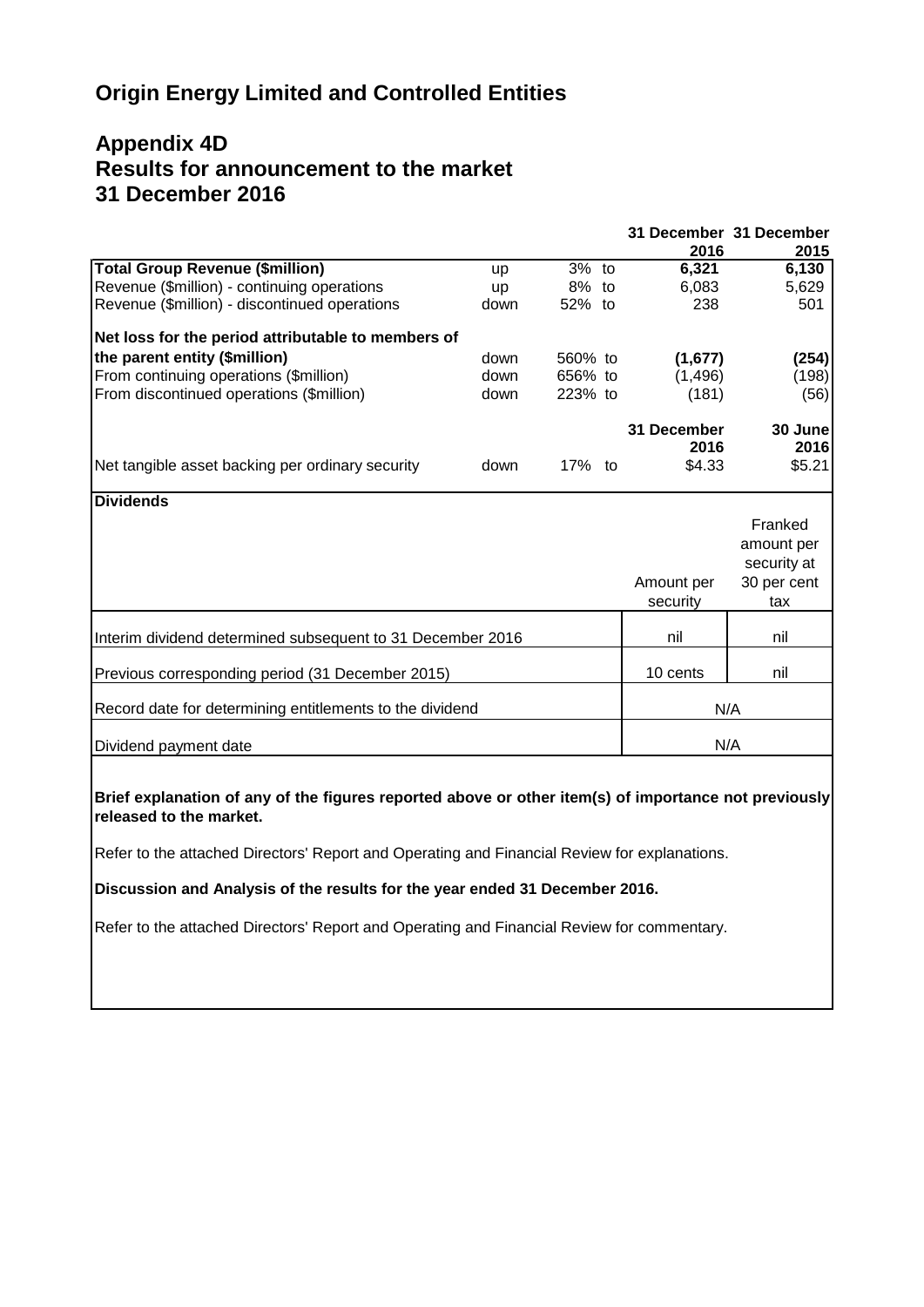**Interim Financial Statements 31 December 2016 Origin Energy Limited and its Controlled Entities**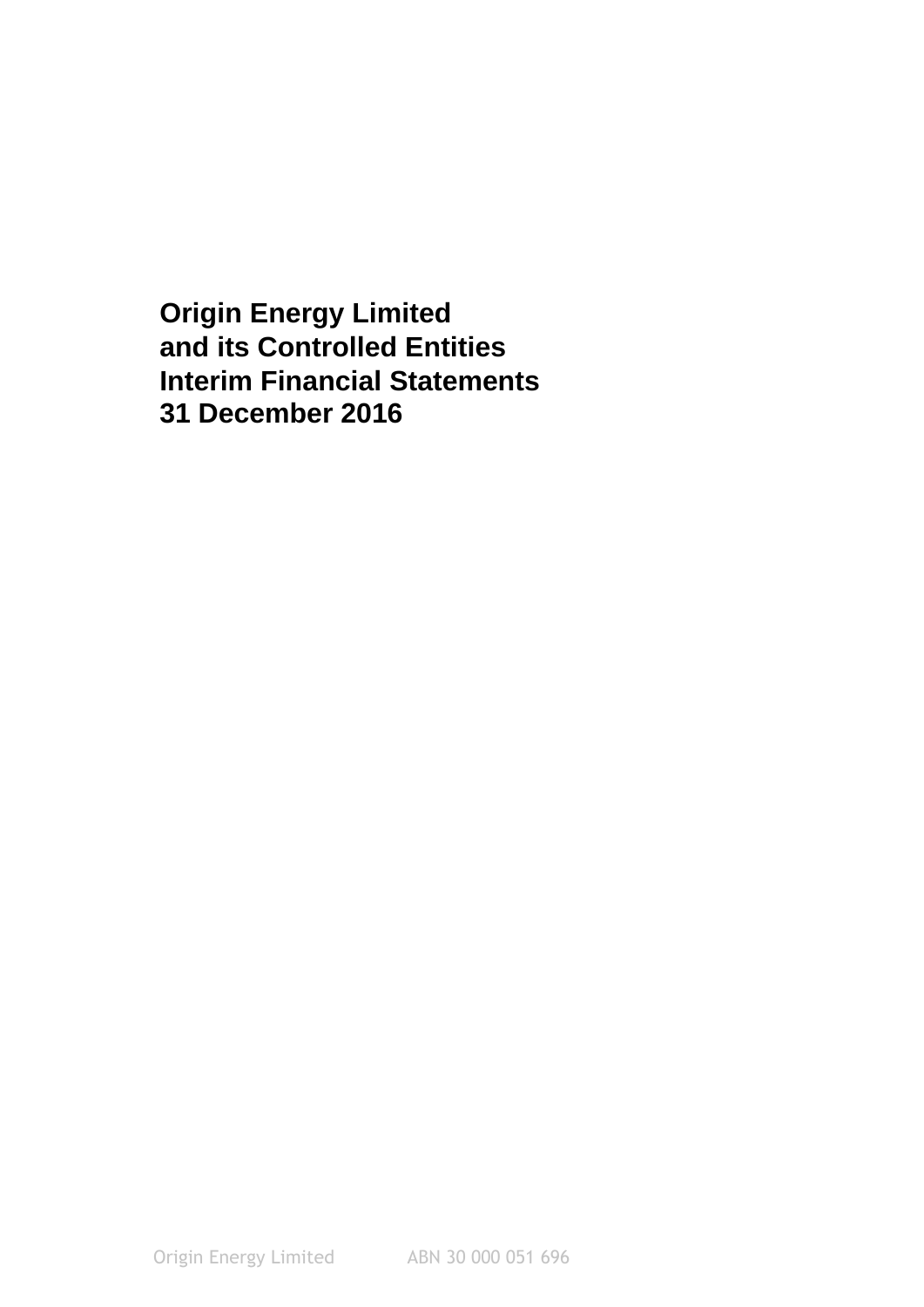# **Origin Energy Limited and its Controlled Entities Interim Financial Statements Contents**

| <b>Primary statements</b>                                          |
|--------------------------------------------------------------------|
| Interim income statement                                           |
| Interim statement of comprehensive income                          |
| Interim statement of financial position                            |
| Interim statement of changes in equity                             |
| Interim statement of cash flows                                    |
| <b>Overview</b>                                                    |
| A Results for the half year ended 31 December 2016                 |
| Segments<br>A1                                                     |
| Income<br>A2                                                       |
| А3<br>Expenses                                                     |
| Income tax expense<br>A4                                           |
| Results of equity accounted investees<br>А5                        |
| Earnings per share<br>A6                                           |
| <b>Dividends</b><br>A7                                             |
| <b>B Financial instruments and share capital</b>                   |
| <b>B1</b> Other financial assets and liabilities                   |
| Fair value of financial assets and liabilities<br>Β2               |
| <b>B3</b> Share capital                                            |
| <b>C Group structure</b>                                           |
| Joint arrangements<br>C1                                           |
| Changes in controlled entities<br>C <sub>2</sub>                   |
| Discontinued operations and assets held for sale<br>C <sub>3</sub> |
| <b>D</b> Other information                                         |
| <b>Contingent liabilities</b><br>D1                                |
| Commitments<br>D <sub>2</sub>                                      |
| Notes to the interim statement of cash flows<br>D3                 |
| <b>D4</b> Subsequent events                                        |
| <b>Directors' declaration</b>                                      |
| Independent auditor's report                                       |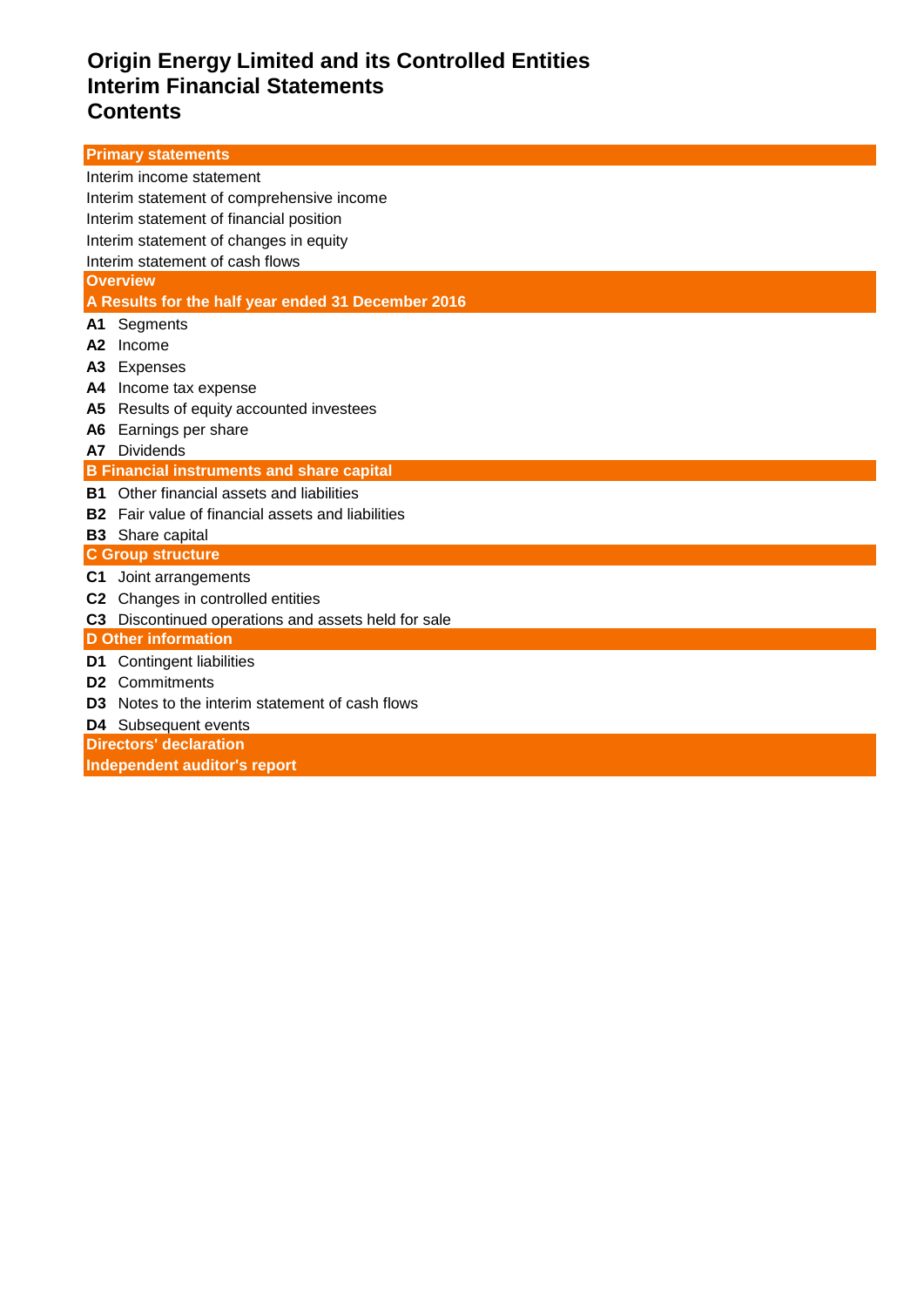# **Origin Energy Limited and its Controlled Entities Interim income statement**

| for the half year ended 31 December                                      | <b>Note</b>    | 2016<br><b>\$million</b> | $2015^{(1)}$<br><b>\$million</b> |
|--------------------------------------------------------------------------|----------------|--------------------------|----------------------------------|
|                                                                          |                |                          |                                  |
| <b>Continuing operations</b>                                             |                |                          |                                  |
| Revenue                                                                  | A2             | 6,083                    | 5,629                            |
| Other income                                                             | A2             | 110                      | 2                                |
| <b>Expenses</b>                                                          | A3             | (6, 513)                 | (5,510)                          |
| Results of equity accounted investees                                    | A <sub>5</sub> | (1, 104)                 | (80)                             |
| Interest income                                                          | A2             | 108                      | 93                               |
| Interest expense                                                         | A <sub>3</sub> | (287)                    | (288)                            |
| Loss before income tax                                                   |                | (1,603)                  | (154)                            |
| Income tax benefit/(expense)                                             |                | 108                      | (40)                             |
| Loss for the period from continuing operations                           |                | (1, 495)                 | (194)                            |
|                                                                          |                |                          |                                  |
| <b>Discontinued operations</b>                                           |                |                          |                                  |
| Loss from discontinued operations                                        | C <sub>3</sub> | (181)                    | (49)                             |
| Loss for the period                                                      |                | (1,676)                  | (243)                            |
|                                                                          |                |                          |                                  |
| Profit/(loss) for the period attributable to:                            |                |                          |                                  |
| Members of the parent entity                                             |                | (1,677)                  | (254)                            |
| Non-controlling interests                                                |                | 1                        | 11                               |
| Loss for the period                                                      |                | (1,676)                  | (243)                            |
|                                                                          |                |                          |                                  |
| <b>Earnings per share</b>                                                |                |                          |                                  |
| Basic earnings per share                                                 | A6             | $(95.6)$ cents           | $(18.1)$ cents                   |
| Diluted earnings per share                                               | A6             | $(95.6)$ cents           | $(18.1)$ cents                   |
|                                                                          |                |                          |                                  |
| Profit/(loss) for the period from continuing operations attributable to: |                |                          |                                  |
| Members of the parent entity                                             |                | (1, 496)                 | (198)                            |
| Non-controlling interests                                                |                | 1                        | 4                                |
| Loss for the period                                                      |                | (1, 495)                 | (194)                            |
|                                                                          |                |                          |                                  |
| Earnings per share from continuing operations                            |                |                          |                                  |
| Basic earnings per share                                                 | A6             | $(85.3)$ cents           | $(14.1)$ cents                   |
| Diluted earnings per share                                               | A6             | $(85.3)$ cents           | $(14.1)$ cents                   |

(1) Certain amounts have been re-presented to separately show those operations classified as discontinued operations.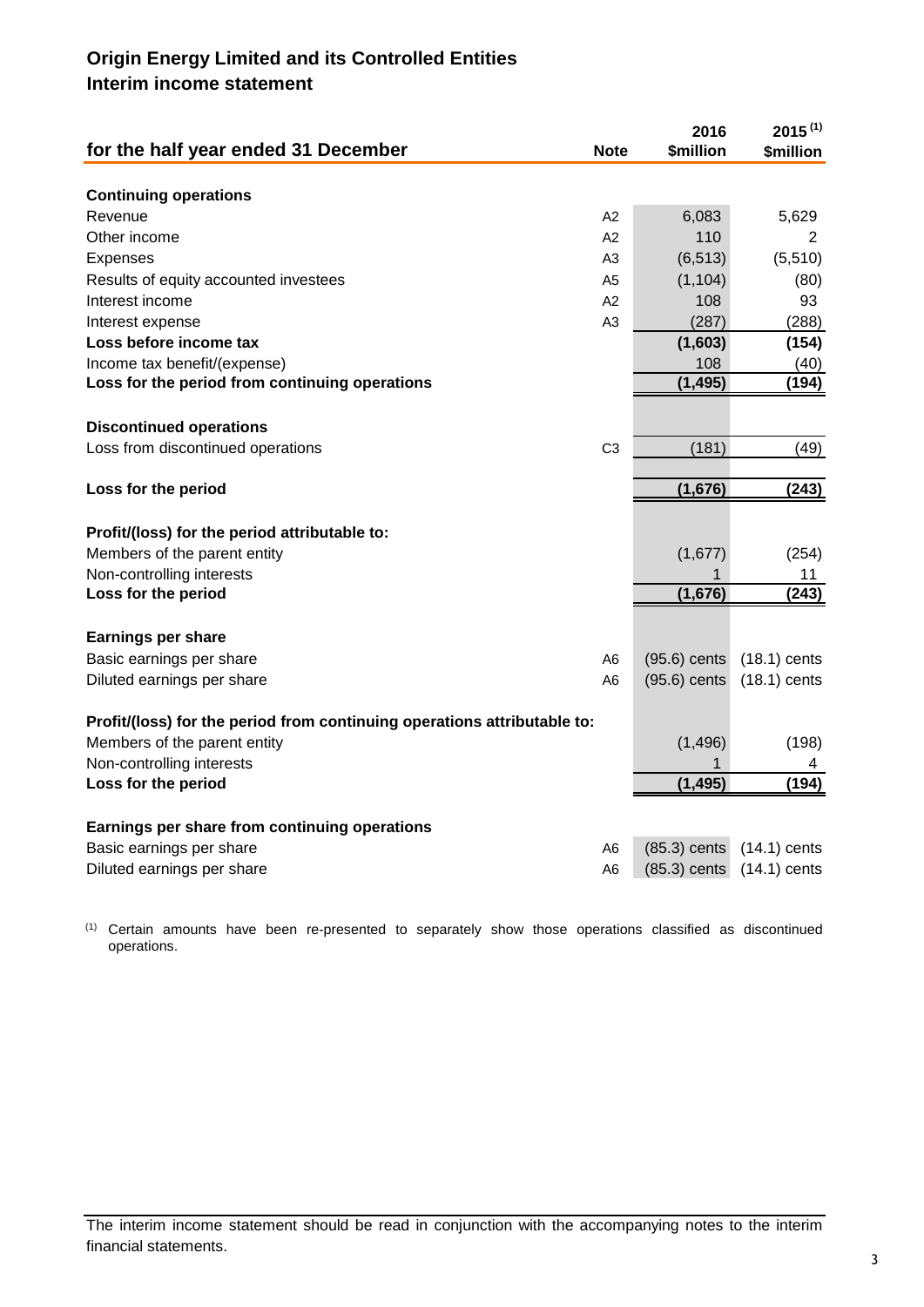# **Origin Energy Limited and its Controlled Entities Interim statement of comprehensive income**

| for the half year ended 31 December                                                                     | 2016<br>\$million | 2015<br>\$million |
|---------------------------------------------------------------------------------------------------------|-------------------|-------------------|
| Loss for the period                                                                                     | (1,676)           | (243)             |
| Other comprehensive income                                                                              |                   |                   |
| Items that may be reclassified to the income statement                                                  |                   |                   |
| Foreign currency translation differences for foreign operations                                         | 212               | 119               |
| Available for sale financial assets                                                                     |                   |                   |
| Valuation gain taken to equity                                                                          | 7                 | 18                |
| <b>Cash flow hedges</b>                                                                                 |                   |                   |
| Changes in cashflow hedges                                                                              | (105)             | 284               |
| Net loss on hedge of net investment in foreign operations                                               |                   | (29)              |
| Total other comprehensive income for the period, net of tax                                             | 114               | 392               |
| Total comprehensive income for the period                                                               | (1, 562)          | 149               |
| Total comprehensive income attributable to:                                                             |                   |                   |
| Items that may be reclassified to the income statement                                                  |                   |                   |
| Members of the parent entity                                                                            | (1, 563)          | 138               |
| Non-controlling interests                                                                               | (1, 562)          | 11<br>149         |
|                                                                                                         |                   |                   |
| Total comprehensive income for the period                                                               | (1, 562)          | 149               |
| Total comprehensive income for the period attributable to<br>members of the parent entity arising from: |                   |                   |
| Continuing operations                                                                                   | (1,246)           | 58                |
| Discontinued operations                                                                                 | (317)             | 80                |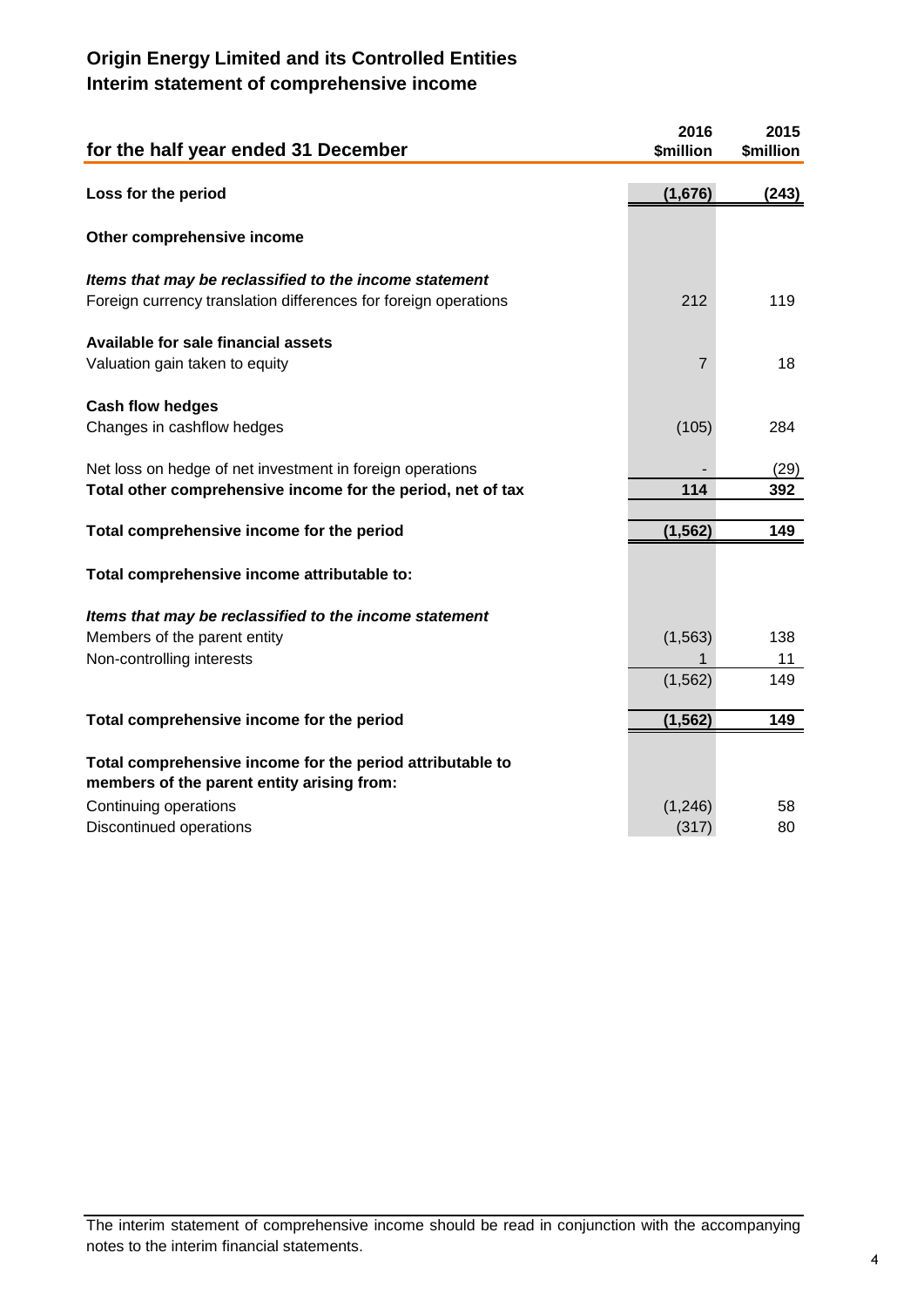# **Origin Energy Limited and its Controlled Entities Interim statement of financial position**

|                                                   |                | 31 December  | 30 June          |
|---------------------------------------------------|----------------|--------------|------------------|
|                                                   |                | 2016         | 2016             |
| as at                                             | <b>Note</b>    | \$million    | <b>\$million</b> |
| <b>Current assets</b>                             |                |              |                  |
| Cash and cash equivalents                         |                | 120          | 146              |
| Trade and other receivables                       |                | 1,736        | 1,945            |
| Inventories                                       |                | 187          | 248              |
| Derivatives                                       |                | 294          | 253              |
| Other financial assets                            | B1             | 518          | 312              |
| Income tax receivable                             |                | 3            | 59               |
| Assets classified as held for sale                | C <sub>3</sub> | 2,619        | 471              |
| Other assets                                      |                | 128          | 137              |
| <b>Total current assets</b>                       |                | 5,605        | 3,571            |
|                                                   |                |              |                  |
| <b>Non-current assets</b>                         |                |              |                  |
| Trade and other receivables                       |                | 3            | 3                |
| <b>Derivatives</b>                                |                | 1,204        | 1,134            |
| Other financial assets                            | <b>B1</b>      | 3,956        | 4,943            |
| Investments accounted for using the equity method | C <sub>1</sub> | 6,494        | 5,945            |
| Property, plant and equipment                     |                | 3,756        | 5,685            |
| Exploration and evaluation assets                 |                | 848          | 1,932            |
| Development assets                                |                |              | 292              |
| Intangible assets                                 |                | 5,351        | 5,366            |
| Other assets                                      |                | 35           | 27               |
| <b>Total non-current assets</b>                   |                | 21,647       | 25,327           |
| <b>Total assets</b>                               |                | 27,252       | 28,898           |
|                                                   |                |              |                  |
| <b>Current liabilities</b>                        |                |              |                  |
| Trade and other payables                          |                | 1,505        | 2,048            |
| Payables to joint ventures                        |                | 133          |                  |
| Interest-bearing liabilities                      |                | 107          | 110              |
| <b>Derivatives</b>                                |                | 45           | 18               |
| Other financial liabilities                       | <b>B1</b>      | 644          | 375              |
| Provision for income tax                          |                | 1            | 6                |
| Employee benefits                                 |                | 151          | 215              |
| Provisions                                        |                | 59           | 71               |
| Liabilities classified as held for sale           | C <sub>3</sub> | 691          | 46               |
| <b>Total current liabilities</b>                  |                | 3,336        | 2,889            |
|                                                   |                |              |                  |
| <b>Non-current liabilities</b>                    |                |              |                  |
| Trade and other payables                          |                | 15           | 68               |
| Interest-bearing liabilities                      |                | 9,325        | 9,506            |
| Derivatives                                       |                | 1,241        | 1,050            |
| Deferred tax liabilities                          |                | 116          | 110              |
| Employee benefits                                 |                | 32           | 35               |
| Provisions                                        |                | 205          | 710              |
| <b>Total non-current liabilities</b>              |                | 10,934       | 11,479           |
| <b>Total liabilities</b>                          |                | 14,270       | 14,368           |
| <b>Net assets</b>                                 |                | 12,982       | 14,530           |
|                                                   |                |              |                  |
| <b>Equity</b>                                     |                |              |                  |
| Share capital<br>Reserves                         | B <sub>3</sub> | 7,150<br>985 | 7,150<br>857     |
|                                                   |                |              |                  |
| Retained earnings                                 |                | 4,825        | 6,502            |
| <b>Total parent entity interest</b>               |                | 12,960       | 14,509           |
| Non-controlling interests                         |                | 22           | 21               |
| <b>Total equity</b>                               |                | 12,982       | 14,530           |

The interim statement of financial position should be read in conjunction with the accompanying notes to the interim financial statements.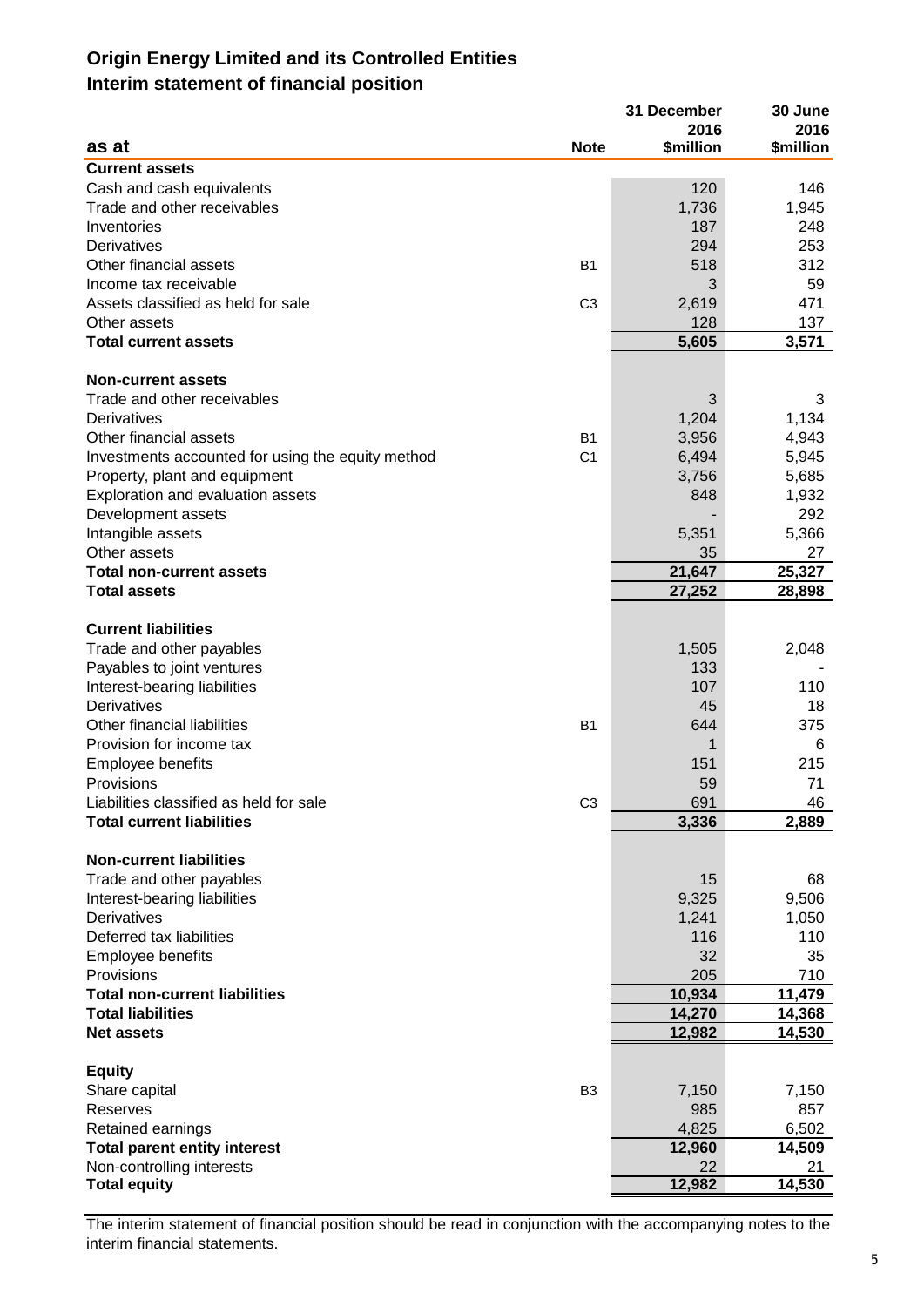# **Origin Energy Limited and its Controlled Entities Interim statement of changes in equity for the half year ended 31 December**

| \$million                                                                                | capital | Share-<br>based<br>Share payments translation<br>reserve | Foreign<br>currency<br>reserve  | Hedging<br>reserve | Available-<br>for-sale<br>reserve | earnings       | Non-<br>Retained controlling<br>interests | Total<br>equity |
|------------------------------------------------------------------------------------------|---------|----------------------------------------------------------|---------------------------------|--------------------|-----------------------------------|----------------|-------------------------------------------|-----------------|
| Balance as at 1 July 2016                                                                | 7,150   | 197                                                      | 314                             | 321                | 25                                | 6,502          | 21                                        | 14,530          |
|                                                                                          |         |                                                          |                                 |                    |                                   |                |                                           |                 |
| Other comprehensive income<br>(Loss)/Profit                                              |         |                                                          | 212<br>$\overline{\phantom{a}}$ | (105)              | 7<br>$\overline{\phantom{a}}$     | (1,677)        | 1                                         | 114<br>(1,676)  |
| <b>Total comprehensive</b><br>income/(expense) for the<br>period<br>Share-based payments |         | $\blacksquare$<br>14                                     | 212                             | (105)              | $\overline{\mathbf{r}}$           | (1,677)        | 1                                         | (1, 562)<br>14  |
| <b>Total transactions with</b><br>owners recorded directly in<br>equity                  |         | 14                                                       |                                 |                    |                                   |                |                                           | 14              |
| <b>Balance as at 31 December</b>                                                         |         |                                                          |                                 |                    |                                   |                |                                           |                 |
| 2016                                                                                     | 7,150   | 211                                                      | 526                             | 216                | 32                                | 4,825          | 22                                        | 12,982          |
| Balance as at 1 July 2015                                                                | 4,599   | 171                                                      | 315                             | 71                 | 19                                | 7,548          | 1,436                                     | 14,159          |
| Other comprehensive income<br>(Loss)/Profit                                              |         |                                                          | 90<br>÷,                        | 284                | 18<br>$\blacksquare$              | (254)          |                                           | 392<br>(243)    |
| <b>Total comprehensive</b><br>income/(expense) for the<br>period                         |         |                                                          | 90                              | 284                | 18                                | (254)          | 11<br>11                                  | 149             |
| Dividends paid<br>(refer to note A7)                                                     |         |                                                          |                                 |                    |                                   | (277)          | (8)                                       | (285)           |
| Movement in share capital                                                                | 2,535   |                                                          |                                 |                    |                                   |                | $\overline{\phantom{0}}$                  | 2,535           |
| Share-based payments                                                                     |         | 17                                                       |                                 | $\overline{a}$     |                                   |                | ä,                                        | 17              |
| Sale of Contact Energy                                                                   |         | (6)                                                      | (65)                            | 3                  |                                   | $\blacksquare$ | (1, 423)                                  | (1, 491)        |
| Transfer within reserves                                                                 | ÷       | $\blacksquare$                                           |                                 | ä,                 |                                   | (5)            | 5                                         |                 |
| <b>Total transactions with</b><br>owners recorded directly in<br>equity                  | 2,535   | 11                                                       | (65)                            | 3                  |                                   | (282)          | (1, 426)                                  | 776             |
| <b>Balance as at 31 December</b><br>2015                                                 | 7,134   | 182                                                      | 340                             | 358                | 37                                | 7,012          | 21                                        | 15,084          |

The interim statement of changes in equity should be read in conjunction with the accompanying notes to the interim financial statements.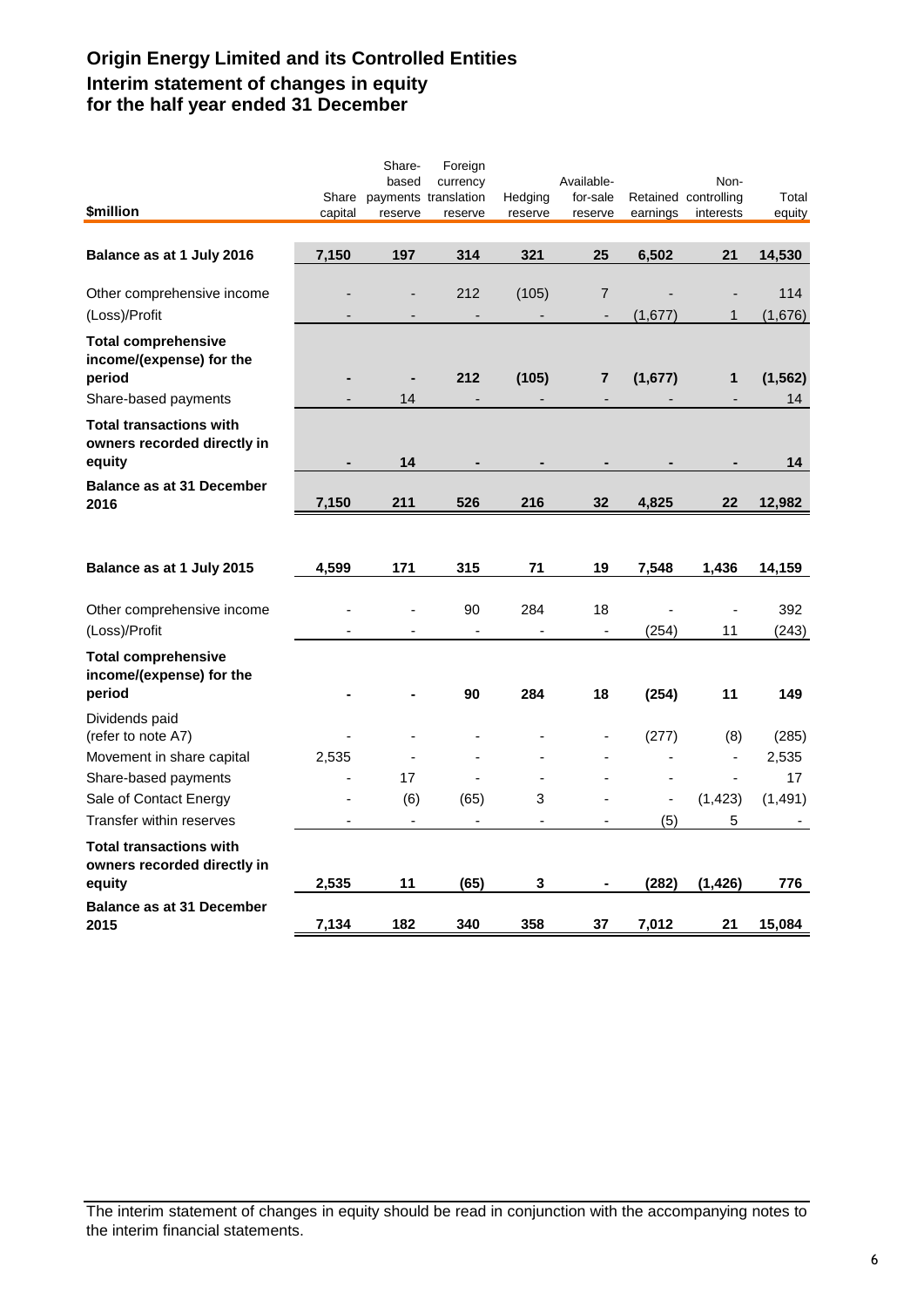## **Origin Energy Limited and its Controlled Entities Interim statement of cash flows**

| for the half year ended 31 December                                     | 2016<br>\$million | 2015<br>\$million |
|-------------------------------------------------------------------------|-------------------|-------------------|
|                                                                         |                   |                   |
| Cash flows from operating activities                                    |                   |                   |
| Cash receipts from customers                                            | 7,077             | 7,311             |
| Cash paid to suppliers                                                  | (6, 633)          | (6, 841)          |
| Cash generated from operations                                          | 444               | 470               |
| Income taxes paid, net of refunds received                              | 51                | (2)               |
| Net cash from operating activities                                      | 495               | 468               |
| <b>Cash flows from investing activities</b>                             |                   |                   |
| Acquisition of property, plant and equipment                            | (236)             | (248)             |
| Acquisition of exploration and development assets                       | (22)              | (65)              |
| Acquisition of other assets                                             | (23)              | (82)              |
| Investment in equity accounted investees                                | (228)             | (8)               |
| Loans to equity accounted investees                                     |                   | (996)             |
| Interest received from equity accounted investees                       | 102               | 140               |
| Investment in equity accounted investees (funding of APLNG debt service |                   |                   |
| reserve account) $(1)$                                                  | (127)             |                   |
| Interest received from other parties                                    |                   | 1                 |
| Net proceeds from sale of investment in Contact Energy                  |                   | 1,599             |
| Net proceeds from sale of non-current assets                            | 365               | 8                 |
| Net cash (used) in/from investing activities                            | (169)             | 349               |
| Cash flows from financing activities                                    |                   |                   |
| Proceeds from borrowings                                                | 2,664             | 5,025             |
| Repayment of borrowings                                                 | (2,826)           | (7, 757)          |
| Proceeds from share rights issue                                        |                   | 2,496             |
| Interest paid                                                           | (281)             | (320)             |
| Dividends paid by the parent entity                                     |                   | (251)             |
| Dividends paid to non-controlling interests                             |                   | (8)               |
| Loan from equity accounted investees <sup>(1)</sup>                     | 127               |                   |
| Net cash used in financing activities                                   | (316)             | (815)             |
| Net increase in cash and cash equivalents                               | 10                | $\mathbf{2}$      |
| Cash and cash equivalents at the beginning of the period                | 146               | 155               |
| Effect of exchange rate changes on cash                                 | 2                 | 1                 |
| Cash and cash equivalents at the end of the period <sup>(2)</sup>       | 158               | 158               |

 $(1)$  Relates to cash calls provided by the Group to Australia Pacific LNG to allow it to meet its project finance Debt Service Reserve Account requirements. These amounts were subsequently loaned back to the Group by Australia Pacific LNG. The loan is disclosed as a payable to joint ventures in the Interim Statement of Financial Position.

<sup>(2)</sup> Cash and cash equivalents at the end of the period of \$158 million includes \$38 million of cash and cash equivalents which are classified as held for sale.

The interim statement of cash flows should be read in conjunction with the accompanying notes to the interim financial statements.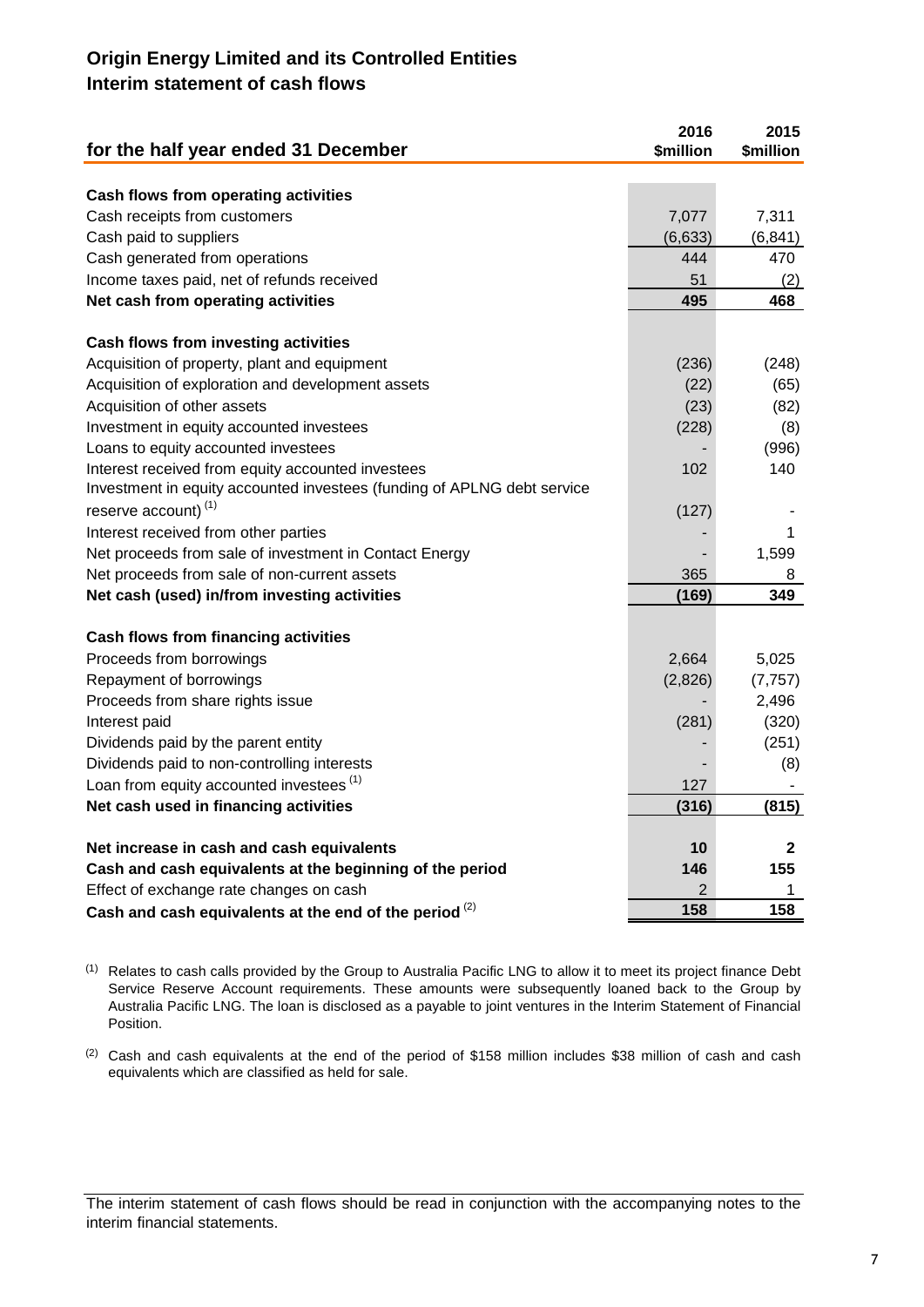## **Notes to the interim financial statements Origin Energy Limited and its Controlled Entities**

## **Overview**

Origin Energy Limited (the Company) is a company domiciled in Australia. The interim financial statements of the Company for the half year ended 31 December 2016, comprise the Company and its controlled entities (together referred to as 'the Group').

The interim financial statements were approved by the Board of Directors on 16 February 2017.

The interim financial statements do not include all of the information required for a full annual financial report, and should be read in conjunction with the financial statements of the Group for the full year ended 30 June 2016, which are available upon request from the Company's registered office at Level 45, Australia Square, 264 - 278 George Street, Sydney NSW 2000 or at http://reports.originenergy.com.au.

The interim financial statements are general purpose financial statements which have been prepared in accordance with AASB 134 *Interim Financial Reporting* and the *Corporations Act 2001* (Cth).

The interim financial statements are presented in Australian dollars.

The Company is of a kind referred to in ASIC Corporations (Rounding in Financial/Directors' Reports) Instrument 2016/191 dated 24 March 2016 and in accordance with that Instrument, amounts in the interim financial statements have been rounded off to the nearest million dollars, unless otherwise stated.

Certain comparative amounts have been reclassified for consistency with the current period's presentation.

The accounting policies and judgements/estimates applied by the Group in these interim financial statements are the same as those applied in its financial statements for the full year ended 30 June 2016.

Estimates of recoverable amounts are based on an asset's value in use or fair value less costs of disposal, using a discounted cash flow method. This requires estimates and assumptions to be made about highly uncertain external factors such as future commodity prices, foreign exchange rates, discount rates, the effects of inflation, climate change policies, supply-and-demand conditions, reserves, future operating profiles and production costs.

The recoverable amounts of non-current assets have been assessed at 31 December 2016 based on the types of judgements and estimates described above. Where required, any impairment has been recognised in the interim income statement.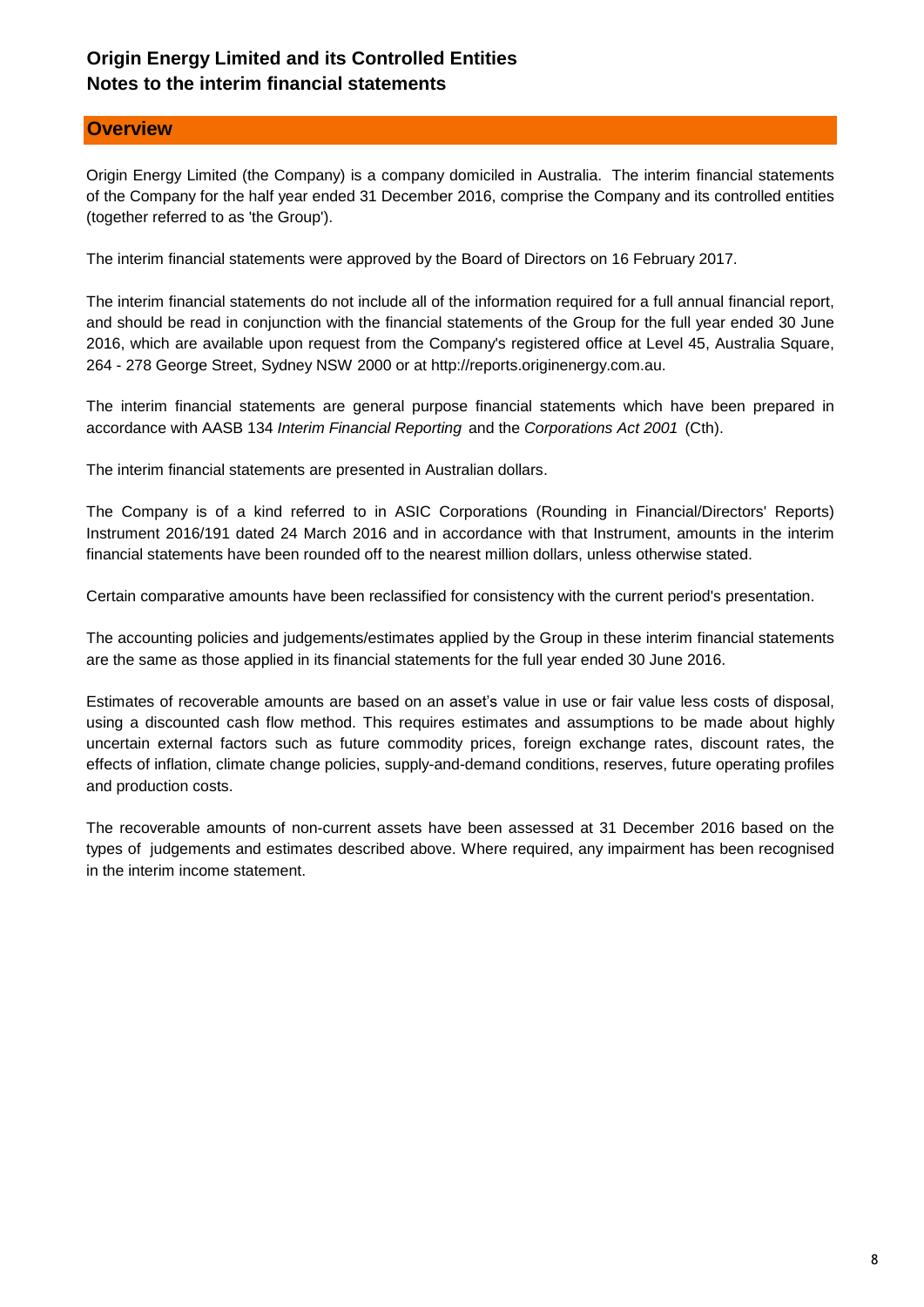#### **A Results for the half year**

This section highlights the performance of the Group for the half year, including results by operating segment, income and expenses, results of equity accounted investments, earnings per share and dividends.

#### **A1 Segments**

The Group's Managing Director monitors the operating results of the business using operating segments which are organised according to the nature and/or geography of the activities undertaken. This section includes the results by operating segment (A1.1) and segment assets and liabilities (A1.2).

#### **A1.1 Segment results for the half year ended 31 December**

|                                           |      | Energy Markets <sup>(1)</sup> |       | Integrated Gas <sup>(2)</sup> |       | Corporate <sup>(3)</sup> |       | <b>Total continuing</b><br>operations |       | Contact Energy <sup>(4)</sup> |      | Other<br>discontinued<br>operations |       | Total.<br>discontinued<br>operations <sup>(7)</sup> |       | Consolidated |       |
|-------------------------------------------|------|-------------------------------|-------|-------------------------------|-------|--------------------------|-------|---------------------------------------|-------|-------------------------------|------|-------------------------------------|-------|-----------------------------------------------------|-------|--------------|-------|
| <b><i><u>Smillion</u></i></b>             | Ref. | 2016                          | 2015  | 2016                          | 2015  | 2016                     | 2015  | 2016                                  | 2015  | 2016                          | 2015 | 2016                                | 2015  | 2016                                                | 2015  | 2016         | 2015  |
| Revenue                                   |      |                               |       |                               |       |                          |       |                                       |       |                               |      |                                     |       |                                                     |       |              |       |
| Segment revenue                           |      | 6,026                         | 5,629 | 57                            |       |                          |       | 6,083                                 | 5,629 |                               | 251  | 397                                 | 335   | 397                                                 | 586   | 6,480        | 6,215 |
| Eliminations                              | (a)  |                               |       |                               |       |                          |       |                                       |       |                               |      | (159)                               | (85)  | (159)                                               | (85)  | (159)        | (85)  |
| <b>External revenue</b>                   |      | 6,026                         | 5.629 | 57                            |       |                          |       | 6,083                                 | 5,629 | $\blacksquare$                | 251  | 238                                 | 250   | 238                                                 | 501   | 6,321        | 6,130 |
| <b>Underlying EBITDA</b>                  | (b)  | 734                           | 721   | 287                           | 21    | (31)                     | (51)  | 990                                   | 691   |                               | 61   | 155                                 | 116   | 155                                                 | 177   | 1,145        | 868   |
| Depreciation and amortisation             |      | (158)                         | (164) | (9)                           | (7)   |                          |       | (167)                                 | (171) |                               | (20) | (133)                               | (136) | (133)                                               | (156) | (300)        | (327) |
| Share of ITDA of equity accounted         |      |                               |       |                               |       |                          |       |                                       |       |                               |      |                                     |       |                                                     |       |              |       |
| investees                                 |      |                               |       | (400)                         | (57)  |                          |       | (400)                                 | (57)  |                               |      |                                     |       |                                                     |       | (400)        | (57)  |
| <b>Underlying EBIT</b>                    |      | 576                           | 557   | (122)                         | (43)  | (31)                     | (51)  | 423                                   | 463   |                               | 41   | 22                                  | (20)  | 22                                                  | 21    | 445          | 484   |
| Net financing costs <sup>(5)</sup>        | (c)  |                               |       | (86)                          |       | (48)                     | (31)  | (134)                                 | (31)  |                               | (9)  | (6)                                 | (6)   | (6)                                                 | (15)  | (140)        | (46)  |
| Income tax expense <sup>(b)</sup>         |      |                               |       |                               |       | (115)                    | (157) | (115)                                 | (157) |                               | (11) | (5)                                 | (2)   | (5)                                                 | (13)  | (120)        | (170) |
| Non-controlling interests (NCI)           |      |                               |       |                               |       | (1)                      | (4)   | (1)                                   | (4)   |                               | (10) |                                     |       |                                                     | (10)  | (1)          | (14)  |
| Segment result and underlying profit      |      | 576                           | 557   | (208)                         | (43)  | (195)                    | (243) | 173                                   | 271   |                               | 11   | 11                                  | (28)  | 11                                                  | (17)  | 184          | 254   |
| Items excluded from underlying profit     |      |                               |       |                               |       |                          |       |                                       |       |                               |      |                                     |       |                                                     |       |              |       |
| Fair value and foreign exchange           | (d)  | 52                            | 64    | (6)                           | (94)  | 12                       | (43)  | 58                                    | (73)  |                               | (10) | (4)                                 | (34)  | (4)                                                 | (44)  | 54           | (117) |
| LNG related items pre revenue recognition | (e)  |                               |       | (52)                          | (208) |                          |       | (52)                                  | (208) |                               |      |                                     |       |                                                     |       | (52)         | (208) |
| Disposals, impairments and business       |      |                               |       |                               |       |                          |       |                                       |       |                               |      |                                     |       |                                                     |       |              |       |
| restructuring                             | (f)  | 95                            | (12)  | (1,856)                       | (3)   | (137)                    | (290) | (1,898)                               | (305) |                               | 14   | (239)                               | (37)  | (239)                                               | (23)  | (2, 137)     | (328) |
| Tax and NCI on items excluded from        |      |                               |       |                               |       |                          |       |                                       |       |                               |      |                                     |       |                                                     |       |              |       |
| underlying profit                         |      |                               |       |                               |       | 223                      | 117   | 223                                   | 117   |                               | 6    | 51                                  | 22    | 51                                                  | 28    | 274          | 145   |
| Items excluded from underlying profit     |      | 147                           | 52    | (1,914)                       | (305) | 98                       | (216) | (1,669)                               | (469) | $\overline{a}$                | 10   | (192)                               | (49)  | (192)                                               | (39)  | (1,861)      | (508) |
|                                           |      |                               |       |                               |       |                          |       |                                       |       |                               |      |                                     |       |                                                     |       |              |       |

#### **Statutory loss attributable to members of the parent entity**

 **(1,677) (254)**

**Total** 

(1) Energy retailing, power generation and LPG operations predominantly in Australia.

<sup>(2)</sup> Unconventional Gas business including the Group's investment in Australia Pacific LNG, the results of the Group's activities as Australia Pacific LNG Upstream Operator and management of the Group's exposure to LNG pricing risk. The results of the Group's Upstream conventional business have been classified as 'Other discontinued operations'.

- (3) Various business development and support activities that are not allocated to operating segments. The December 2015 results include \$6 million of net financing costs and \$5 million of income tax benefit and NCI relating to the Group's funding of its investment in Contact Energy.
- <sup>(4)</sup> Includes the Group's 53.09 per cent controlling interest in Contact Energy Limited (Contact Energy), which is involved in energy retailing and power generation in New Zealand, up to the date of sale of the Group's interest in Contact Energy on 10 August 2015. The results of Contact Energy were classified as a discontinued operation at 31 December 2015 (refer to note C3).
- <sup>(5)</sup> Net financing costs have been allocated to the Integrated Gas segment relating to the LNG business, the Contact Energy segment (until disposal on 10 August 2015) and to other discontinued operations
- <sup>(6)</sup> Income tax expense for entities in the Origin tax consolidated group is allocated to the Corporate segment with the exception of amounts related to other discontinued operations.

(7) Further details of discontinued operations are included in note C3.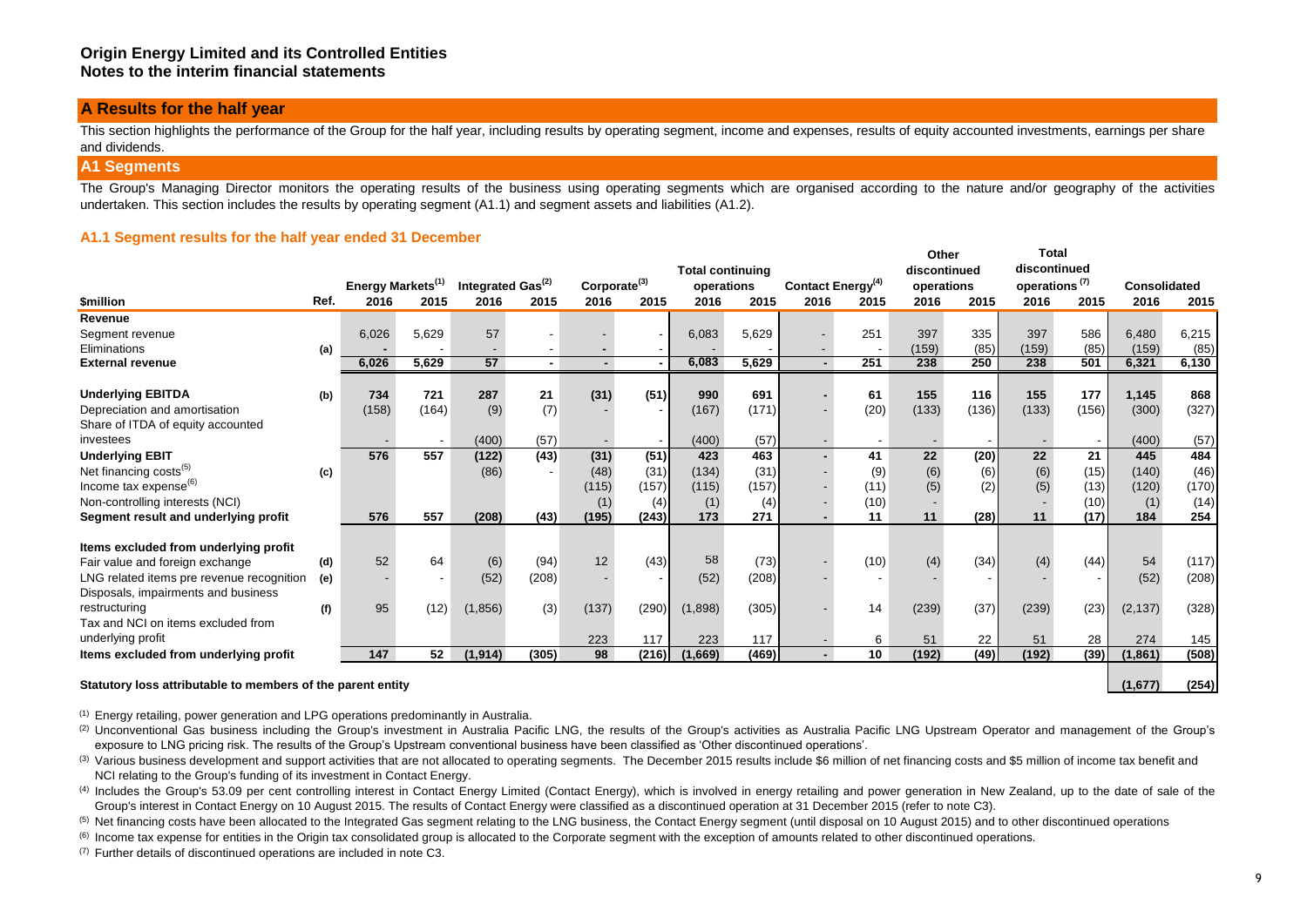### **A1 Segments (continued)**

#### *Explanatory notes to segment results for the half year ended 31 December*

#### **(a) Segment revenue eliminations**

Sales between segments occur on an arm's length basis. The Upstream conventional business (classified as Other discontinued operations) sells gas and LPG to the Energy Markets segment and previously LPG to Contact Energy. Contact Energy previously sold electricity to the Upstream conventional business.

### **(b) Underlying EBITDA**

Represents underlying earnings before interest, tax, depreciation and amortisation (EBITDA). Includes the Group's share of underlying EBITDA from equity accounted investees of \$327 million (2015: \$16 million). Refer to note C1.2 for details.

#### **(c) Net financing costs**

Net financing costs is the aggregation of interest income of \$108 million (2015: \$93 million), interest expense of \$287 million (2015: \$288 million) from continuing operations, interest expense of \$6 million relating to discontinued operations (2015: \$15 million), less net interest expense relating to Australia Pacific LNG funding of \$45 million (2015: \$164 million).

|                                                                                                         | 2016           |                | 2015                     |                          |
|---------------------------------------------------------------------------------------------------------|----------------|----------------|--------------------------|--------------------------|
| (d) Fair value and foreign exchange movements                                                           |                | Tax<br>and     |                          | Tax<br>and               |
| <b><i><u>Smillion</u></i></b>                                                                           | <b>Gross</b>   |                | <b>NCI Gross</b>         | NCI                      |
| Decrease in fair value of financial instruments                                                         | (53)           | 16             | (62)                     | 22                       |
| LNG foreign currency gain/(loss)                                                                        | 107            | (32)           | (44)                     | $12 \,$                  |
| LNG translation of foreign denominated long term tax balances                                           |                |                | (11)                     |                          |
| Tax benefit on translation of foreign denominated long term tax balances                                |                | (1)            |                          | $\mathbf{1}$             |
|                                                                                                         | 54             | (17)           | (117)                    | 35                       |
| (e) LNG related items pre revenue recognition                                                           |                |                |                          |                          |
| Net financing costs incurred in funding the Australia Pacific LNG project                               | (45)           | 14             | (164)                    | 48                       |
| LNG pre-production costs not able to be capitalised                                                     | (7)            | $\overline{c}$ | (44)                     | 6                        |
|                                                                                                         | (52)           | 16             | (208)                    | 54                       |
|                                                                                                         |                |                |                          |                          |
| (f) Disposals, impairments and business restructuring<br>Gain on sale of Rimu, Kauri and Manutahi (RKM) | $\mathbf{1}$   |                |                          |                          |
|                                                                                                         | 88             |                |                          |                          |
| Gain on sale of Mortlake Pipeline                                                                       |                | (26)           |                          |                          |
| Gain on sale of Surat Basin                                                                             | $\overline{2}$ | (1)            |                          |                          |
| Gain on sale of Cullerin Range Wind Farm                                                                | 12             | (4)            |                          |                          |
| Loss on sale of OTP Geothermal Pte Ltd                                                                  | (1)            | $\blacksquare$ |                          | $\blacksquare$           |
| Gain on sale of Contact Energy                                                                          |                |                | 14                       |                          |
| <b>Disposals</b>                                                                                        | 102            | (31)           | 14                       | $\overline{\phantom{a}}$ |
| <b>Integrated Gas</b>                                                                                   |                |                |                          |                          |
| Share of Australia Pacific LNG impairment of non-current assets                                         | (1,031)        |                |                          |                          |
| <b>Browse Basin</b>                                                                                     | (825)          | 247            |                          |                          |
| Assets held for sale                                                                                    | (243)          | 73             |                          |                          |
| <b>BassGas</b>                                                                                          |                |                | (61)                     | 18                       |
| <b>Surat Basin</b>                                                                                      |                |                | 30                       | (9)                      |
| Corporate                                                                                               |                |                |                          |                          |
| Investment in Energia Austral SpA                                                                       | (114)          |                | $\overline{\phantom{a}}$ |                          |
| <b>IT transformation</b>                                                                                |                |                | (94)                     | 29                       |
| Investment in Energia Andina S.A.                                                                       |                |                | (86)                     | $\blacksquare$           |
| Investment in OTP Geothermal Pte Ltd                                                                    |                |                | (71)                     |                          |
| <b>Impairments</b>                                                                                      | (2, 213)       | 320            | (282)                    | 38                       |
| Integration & transformation costs                                                                      | $\blacksquare$ |                | (3)                      | $\mathbf{1}$             |
| Restructure costs                                                                                       | (16)           | 4              | (55)                     | 16                       |
| Corporate transaction costs                                                                             | (10)           | 3              | (2)                      | 1                        |
| De-recognition of New Zealand tax losses forecast to be no longer available post IPO                    |                | (21)           |                          |                          |
| <b>Business restructuring</b>                                                                           | (26)           | (14)           | (60)                     | 18                       |
| Total disposals, impairments and business restructuring                                                 |                |                |                          | 56                       |
|                                                                                                         | (2, 137)       | 275            | (328)                    |                          |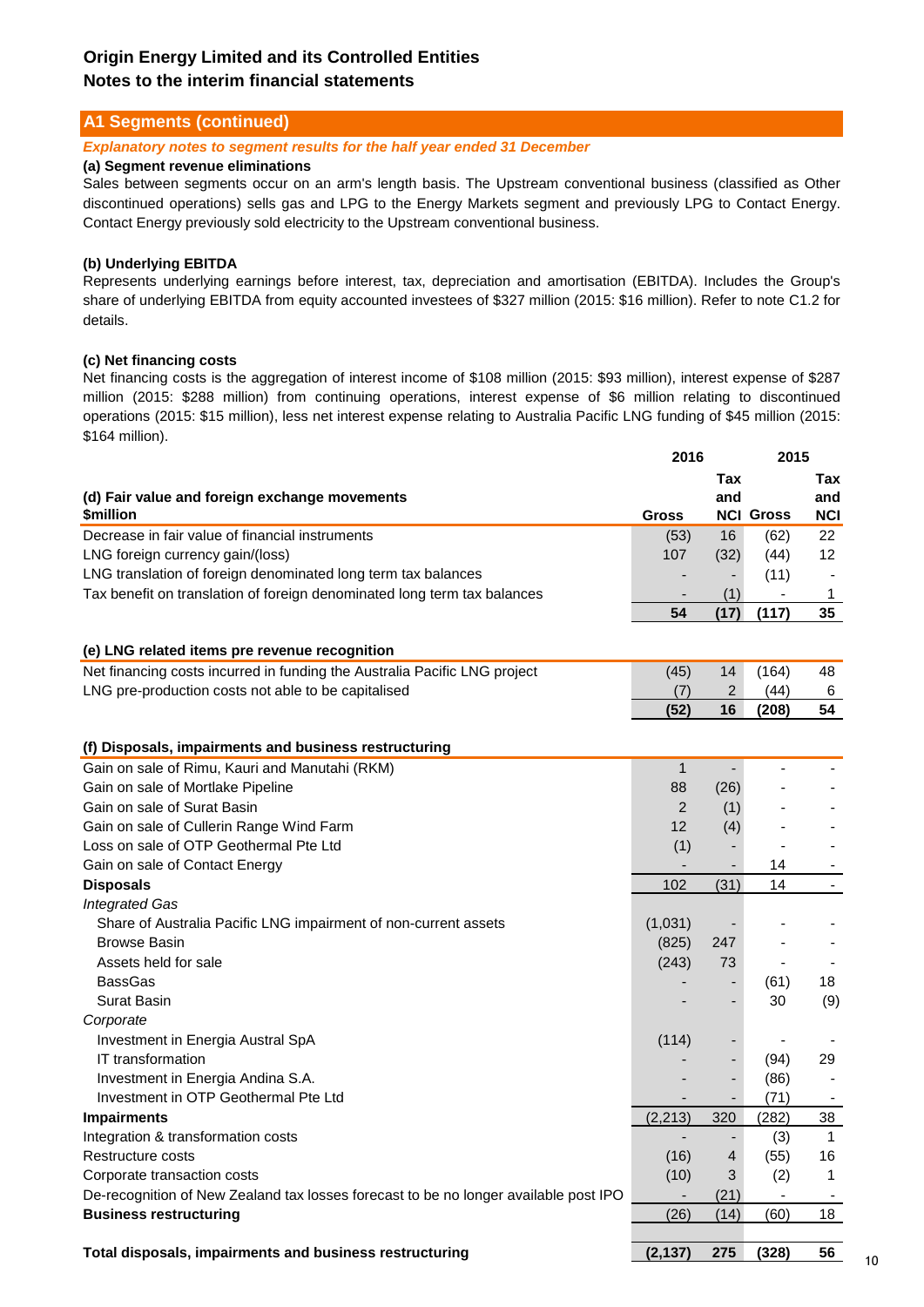### **A1 Segments (continued)**

#### **A1.2 Segment Assets and Liabilities**

|                                                                                                         |                       |                          |                       |          |           |            |                         |           | <b>Contact Energy</b>              |         |                                          |         | <b>Total assets and</b> |         |                              |           |
|---------------------------------------------------------------------------------------------------------|-----------------------|--------------------------|-----------------------|----------|-----------|------------|-------------------------|-----------|------------------------------------|---------|------------------------------------------|---------|-------------------------|---------|------------------------------|-----------|
|                                                                                                         |                       |                          |                       |          |           |            | <b>Total continuing</b> |           | assets and<br>liabilities held for |         | Other assets and<br>liabilities held for |         | liabilities held for    |         |                              |           |
|                                                                                                         | <b>Energy Markets</b> |                          | <b>Integrated Gas</b> |          | Corporate |            | operations              |           | sale                               |         | sale                                     |         | sale $(2)$              |         | <b>Consolidated</b>          |           |
| <b><i><u>Smillion</u></i></b>                                                                           | 31 Dec                | -30<br>June              | 31 Dec                | 30 June  | 31 Dec    | 30<br>June | 31 Dec                  | 30 June   | 31 Dec                             | 30 June | 31 Dec                                   | 30 June | 31 Dec                  | 30 June | 31 Dec                       | 30 June   |
| as at                                                                                                   | 2016                  | 2016                     | 2016                  | 2016     | 2016      | 2016       | 2016                    | 2016      | 2016                               | 2016    | 2016                                     | 2016    | 2016                    | 2016    | 2016                         | 2016      |
| <b>Assets</b>                                                                                           |                       |                          |                       |          |           |            |                         |           |                                    |         |                                          |         |                         |         |                              |           |
| Segment assets                                                                                          | 12,396                | 12,133                   | 970                   | 4,431    | 132       | 118        | 13,498                  | 16,682    |                                    |         | 2,344                                    | 318     | 2,344                   | 318     | 15,842                       | 17,000    |
| Investments accounted for using the equity method<br>(refer to note C1)                                 |                       | $\overline{\phantom{a}}$ | 6,494                 | 5,945    |           |            | 6,494                   | 5,945     |                                    |         | 9                                        | 152     | 9                       | 152     | 6,503                        | 6,097     |
| Cash, funding related derivatives and tax assets                                                        |                       |                          | 3,837                 | 4,848    | 804       | 952        | 4,641                   | 5,800     |                                    |         | 266                                      |         | 266                     |         | 4,907                        | 5,801     |
| <b>Total assets</b>                                                                                     | 12,396                | 12,133                   | 11,301                | 15,224   | 936       | 1,070      | 24,633                  | 28,427    |                                    |         | 2,619                                    | 471     | 2,619                   | 471     | 27,252                       | 28,898    |
|                                                                                                         |                       |                          |                       |          |           |            |                         |           |                                    |         |                                          |         |                         |         |                              |           |
| <b>Liabilities</b>                                                                                      |                       |                          |                       |          |           |            |                         |           |                                    |         |                                          |         |                         |         |                              |           |
| Segment liabilities                                                                                     | (2,241)               | (2, 247)                 | (807)                 | (1, 293) | (452)     | (380)      | (3,500)                 | (3,920)   |                                    |         | (668)                                    | (46)    | (668)                   | (46)    | (4, 168)                     | (3,966)   |
| Financial liabilities, interest-bearing liabilities,<br>funding related derivatives and tax liabilities |                       |                          | (7, 391)              | (6,905)  | (2,688)   |            | $(3,497)$ $(10,079)$    | (10, 402) |                                    |         | (23)                                     |         | (23)                    |         | (10, 102)                    | (10, 402) |
| <b>Total liabilities</b>                                                                                | (2, 241)              | (2, 247)                 | (8, 198)              | (8, 198) | (3, 140)  |            | $(3,877)$ $(13,579)$    | (14, 322) |                                    |         | (691)                                    | (46)    | (691)                   |         | $(46)$ $(14,270)$ $(14,368)$ |           |
| Acquisitions of non-current assets (includes capital                                                    |                       |                          |                       |          |           |            |                         |           |                                    |         |                                          |         |                         |         |                              |           |
| $expenditure)^{(1)}$                                                                                    | 142                   | 223                      | 240                   | 383      |           | 15         | 389                     | 621       |                                    |         | 59                                       | 25      | 59                      | 32      | 448                          | 653       |

(1) The Integrated Gas segment includes \$226 million of cash contributions to Australia Pacific LNG. 2015 cash contributions of \$996 million to Australia Pacific LNG are not treated as acquisitions as they are accounted for as loans rather than an increase in the Group's investment.

(2) Further details of held for sale amounts are included in note C3.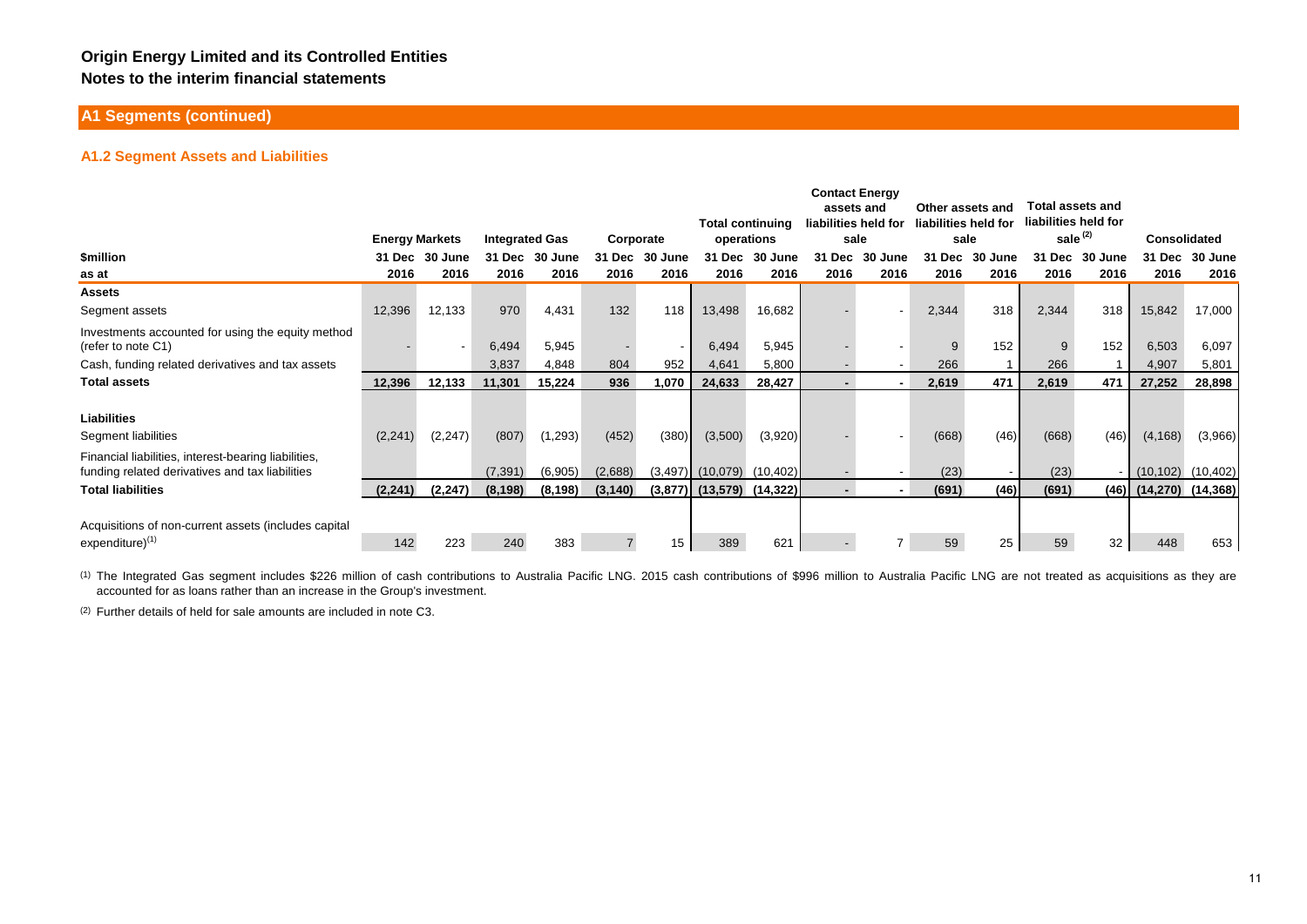## **A2 Income**

| for the half year ended 31 December                               | 2016<br>\$million <sup>(1)</sup> | 2015<br>\$million <sup>(1)</sup> |
|-------------------------------------------------------------------|----------------------------------|----------------------------------|
| Income from continuing operations                                 |                                  |                                  |
| Revenue <sup>(2)</sup>                                            | 6,083                            | 5,629                            |
| Net gain on sale of assets                                        | 99                               |                                  |
| Other                                                             | 11                               | າ                                |
| Other income                                                      | 110                              | າ                                |
|                                                                   |                                  |                                  |
| Interest earned from other parties                                |                                  |                                  |
| Interest earned on Australia Pacific LNG MRCPS (refer to note C1) | 108                              | 92                               |
| Interest income <sup>(3)</sup>                                    | 108                              | 93                               |

(1) Excludes amounts classified as discontinued operations. Refer to note C3.

(2) Revenue from the sale of oil and gas by the Integrated Gas and Other Discontinued Operations segments is recognised when title to the commodity passes to the customer. Revenue from the sale of electricity and gas by the Energy Markets segment is recognised on delivery of the product.

(3) Interest income is recognised as it accrues.

## **A3 Expenses**

| for the half year ended 31 December                       | 2016<br>\$million <sup>(1)</sup> | 2015<br>\$million <sup>(1)</sup> |
|-----------------------------------------------------------|----------------------------------|----------------------------------|
| <b>Expenses from continuing operations</b>                |                                  |                                  |
| Raw materials and consumables used                        | 4,804                            | 4,287                            |
| Labour                                                    | 315                              | 370                              |
| Depreciation and amortisation                             | 167                              | 171                              |
| Impairment of assets                                      | 939                              | 251                              |
| Decrease in fair value of financial instruments           | 48                               | 18                               |
| Net foreign exchange (gain)/loss                          | (107)                            | 44                               |
| Other                                                     | 347                              | 369                              |
| <b>Expenses</b>                                           | 6,513                            | 5,510                            |
| Interest charged by other parties                         | 47                               | 30                               |
| Impact of discounting on long term provisions             |                                  | $\mathfrak{p}$                   |
| Interest expense related to Australia Pacific LNG funding | 239                              | 256                              |
| Interest expense                                          | 287                              | 288                              |
|                                                           |                                  |                                  |
| Financing costs capitalised                               |                                  | 31                               |

(1) Excludes amounts classified as discontinued operations. Refer to note C3.

| A4 Income tax expense                                  |                  |                  |
|--------------------------------------------------------|------------------|------------------|
| for the half year ended 31 December                    | 2016<br>per cent | 2015<br>per cent |
| Effective statutory tax rate for continuing operations |                  | (26)             |

The 31 December 2016 effective statutory tax rate for continuing operations of 7% is different to the restated comparative period (26%) and the corporate rate of 30% primarily due to the non-deductible impairment of both international investments and the investment in Australia Pacific LNG.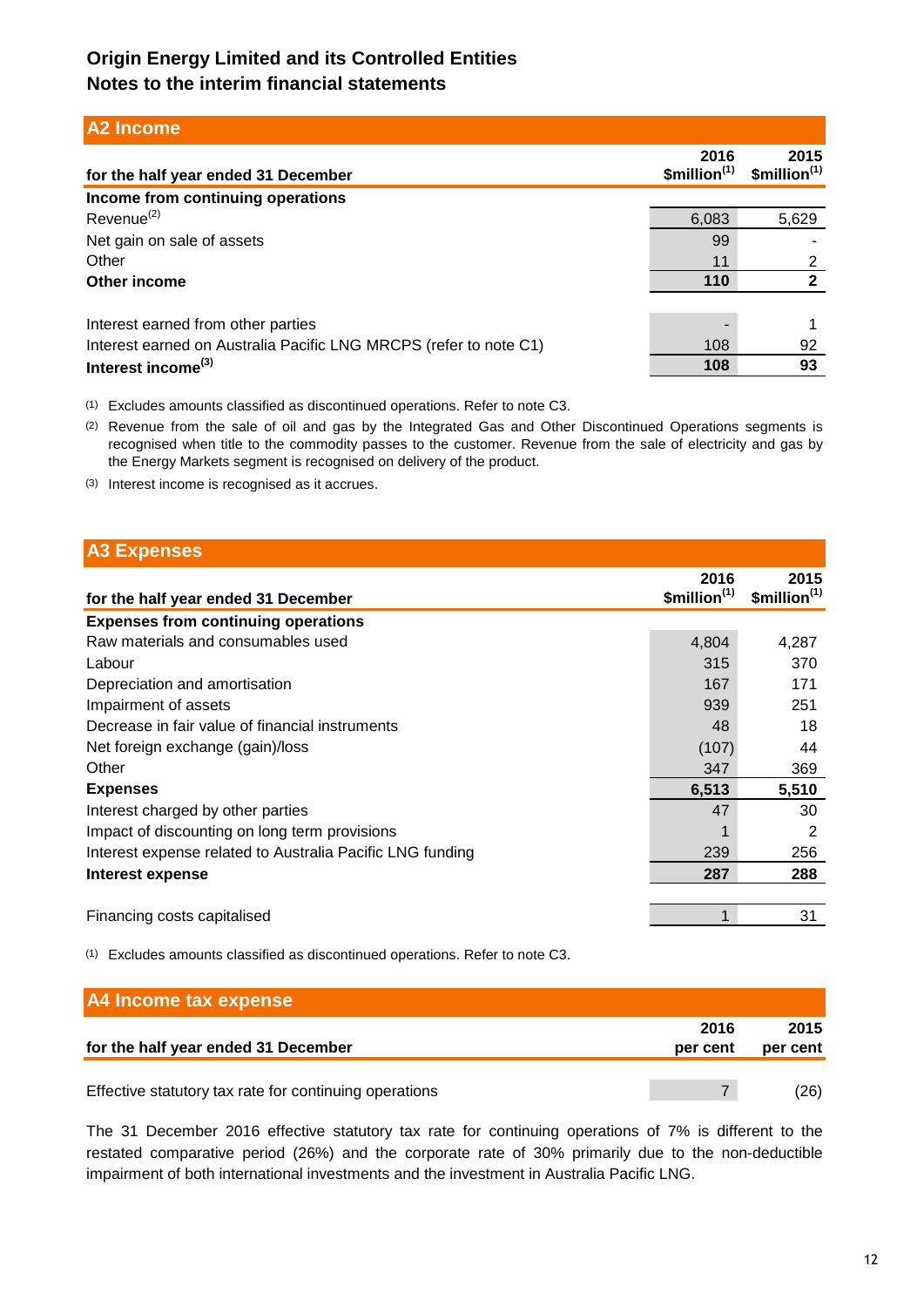# **A5 Results of equity accounted investees**

|                                                                   |               | Share of            |               |
|-------------------------------------------------------------------|---------------|---------------------|---------------|
|                                                                   |               | interest, tax,      |               |
|                                                                   |               | depreciation<br>and |               |
| <b><i><u>Smillion</u></i></b>                                     | Share of      | amortisation        | Share of net  |
| for the half year ended 31 December 2016                          | <b>EBITDA</b> | (ITDA)              | profit/(loss) |
| Australia Pacific LNG <sup>(1)</sup>                              | (1, 146)      | 42                  | (1, 104)      |
| <b>Total</b>                                                      | (1, 146)      | 42                  | (1, 104)      |
|                                                                   |               |                     |               |
| Group's share of Australia Pacific LNG's items excluded           |               |                     |               |
| from underlying consolidated profit <sup>(1)</sup>                | 1,473         | (442)               | 1,031         |
| Total excluding Group's share of Australia Pacific LNG's          |               |                     |               |
| items excluded from underlying consolidated profit <sup>(2)</sup> | 327           | (400)               | (73)          |
|                                                                   |               |                     |               |
| <b>\$million</b>                                                  |               |                     |               |
| for the half year ended 31 December 2015                          |               |                     |               |
| Australia Pacific LNG <sup>(1)</sup>                              | (22)          | (57)                | (79)          |
| Other joint venture entities                                      | (2)           |                     | (1)           |
| <b>Total</b>                                                      | (24)          | (56)                | (80)          |
|                                                                   |               |                     |               |
| Group's share of Australia Pacific LNG's items excluded           |               |                     |               |
| from underlying consolidated profit <sup>(1)</sup>                | 40            | (1)                 | 39            |
| Total excluding Group's share of Australia Pacific LNG's          |               |                     |               |
| items excluded from underlying consolidated profit <sup>(2)</sup> | 16            | (57)                | (41)          |

(1) Detailed further in note C1.

 $(2)$  Disclosure is provided to enable the reconciliation to share of interest, tax, depreciation and amortisation of equity accounted investees included in the segment analysis in note A1.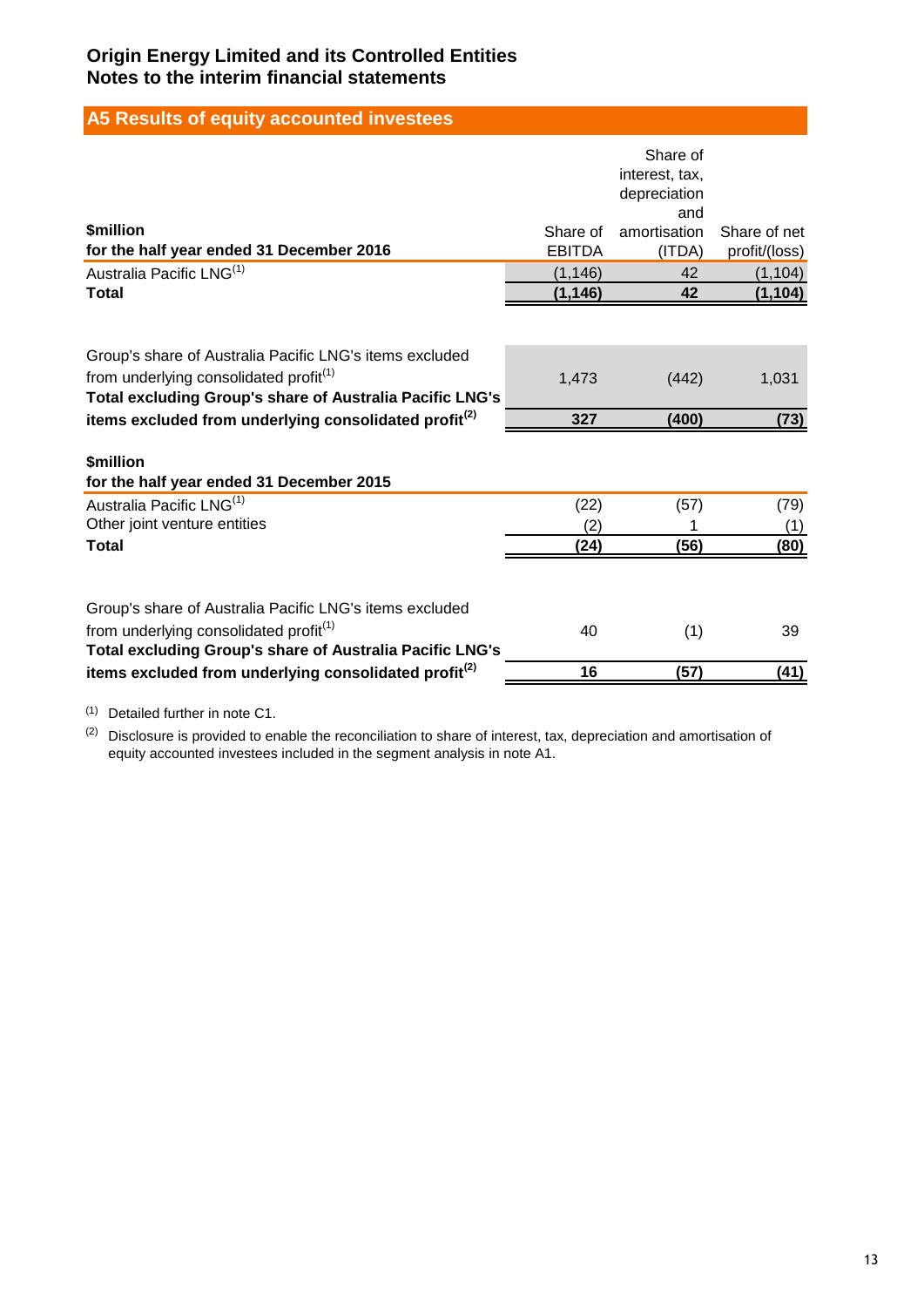## **A6 Earnings per share**

| for the half year ended 31 December                                       | 2016           | 2015                 |
|---------------------------------------------------------------------------|----------------|----------------------|
| Earnings per share based on statutory consolidated loss                   |                |                      |
| Basic earnings per share                                                  | $(95.6)$ cents | $(18.1)$ cents       |
| Diluted earnings per share                                                | $(95.6)$ cents | $(18.1)$ cents       |
| Basic earnings per share from continuing operations                       | $(85.3)$ cents | $(14.1)$ cents       |
| Diluted earnings per share from continuing operations                     | $(85.3)$ cents | $(14.1)$ cents       |
| Basic earnings per share from discontinued operations                     | $(10.3)$ cents | $(4.0)$ cents        |
| Diluted earnings per share from discontinued operations                   | $(10.3)$ cents | $(4.0)$ cents        |
| Earnings per share based on underlying consolidated profit <sup>(1)</sup> |                |                      |
| Underlying basic earnings per share                                       | $10.5$ cents   | $18.1 \text{ cents}$ |
| Underlying diluted earnings per share                                     | $10.5$ cents   | 18.1 cents           |

 $<sup>(1)</sup>$  Refer to note A1 for a reconciliation of underlying consolidated profit to statutory loss.</sup>

### **Calculation of earnings per share**

Basic earnings per share is calculated as profit for the period attributable to the parent (2016: \$1,677 million loss; 2015: \$254 million loss) divided by the average weighted number of shares.

Basic earnings per share from continuing operations is calculated as profit for the period from continuing operations attributable to the parent (2016: \$1,496 million loss; 2015: \$198 million loss) divided by the average weighted number of shares.

Diluted earnings per share represents profit for the period attributable to the parent divided by an average weighted number of shares (2016: 1,757,916,870; 2015: 1,407,518,327) which has been adjusted to reflect the number of shares which would be issued if outstanding options, performance share rights and deferred shares rights were to be exercised (2016: 3,975,222; 2015: 720,324). Due to the statutory loss attributable to the parent for the half years ended 31 December 2016 and 2015, the effect of these instruments and the impact of the rights issue has been excluded from the 31 December 2016 and 2015 calculation of diluted earnings per share and diluted earnings per share from continuing operations as their inclusion would reduce the loss per share.

| <b>A7 Dividends</b>                                                             |                         |                         |
|---------------------------------------------------------------------------------|-------------------------|-------------------------|
|                                                                                 | 2016<br><b>Smillion</b> | 2015<br><b>Smillion</b> |
| Nil final dividend (2015: Final dividend of 25 cents per share, unfranked, paid |                         |                         |
| 28 September 2015)                                                              |                         | 277                     |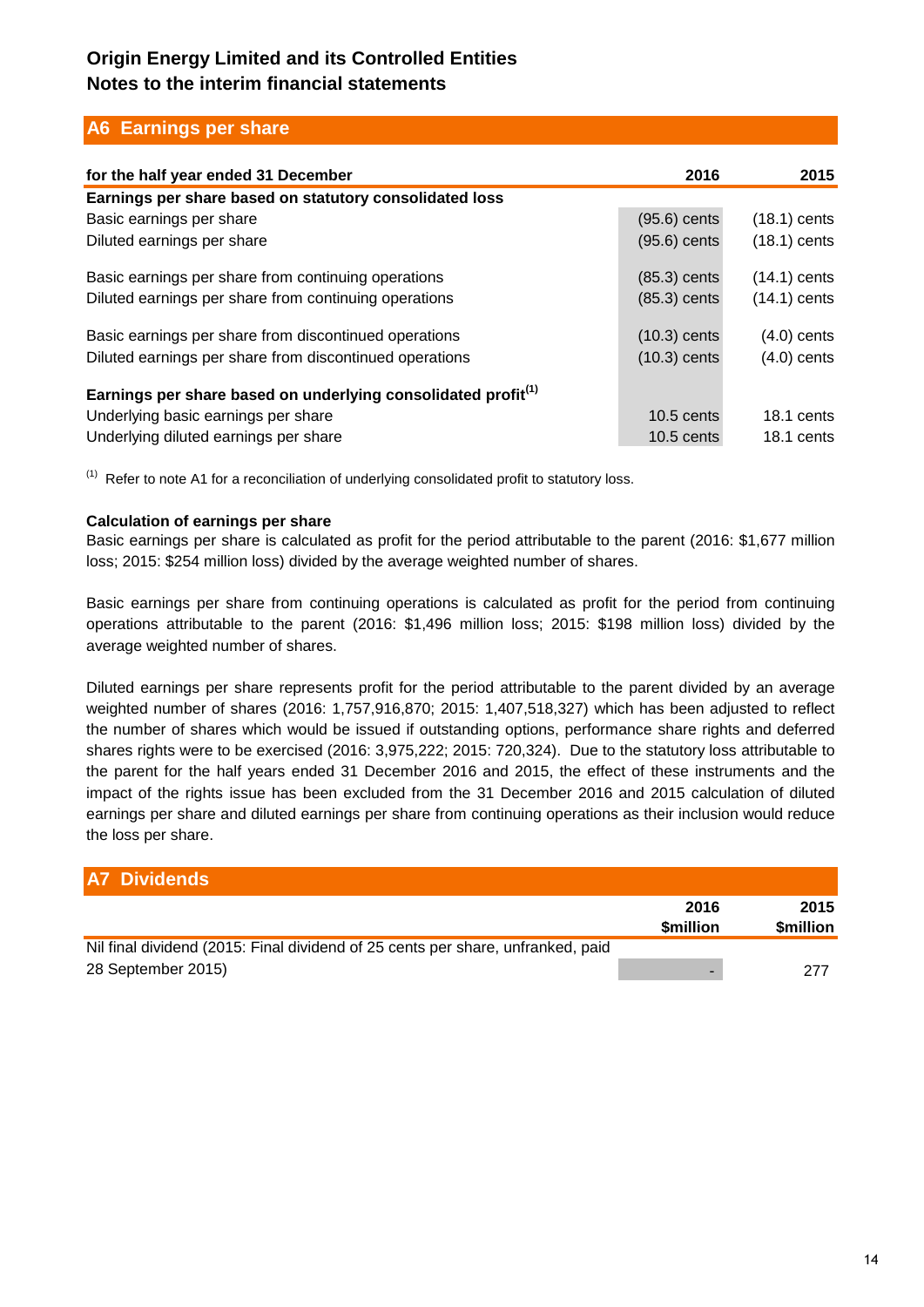## **B Financial instruments and share capital**

| <b>B1 Other financial assets and liabilities</b>              |                             |                              |
|---------------------------------------------------------------|-----------------------------|------------------------------|
| as at                                                         | 31 Dec<br>2016<br>\$million | 30 June<br>2016<br>\$million |
| <b>Other financial assets</b>                                 |                             |                              |
| <b>Current</b>                                                |                             |                              |
| Environmental scheme certificates                             | 455                         | 261                          |
| Available-for-sale financial assets                           | 63                          | 51                           |
|                                                               | 518                         | 312                          |
| <b>Non-current</b>                                            |                             |                              |
| Available-for-sale financial assets                           | 119                         | 95                           |
| Mandatorily Redeemable Cumulative Preference Shares issued by |                             |                              |
| Australia Pacific LNG (refer to note C1) <sup>(1)</sup>       | 3,837                       | 4,848                        |
|                                                               | 3,956                       | 4,943                        |

(1) The A\$4.8 billion Mandatorily Redeemable Cumulative Preference Shares (MRCPS) were cancelled on 1 July 2016 and replaced with US\$2.8 billion of MRCPS and US\$0.8 billion capital contribution.

### **Other financial liabilities**

### *Current*

|                                            | 644 | 375 |
|--------------------------------------------|-----|-----|
| Other financial liabilities                | 118 | 105 |
| Environmental scheme surrender obligations | 526 | 270 |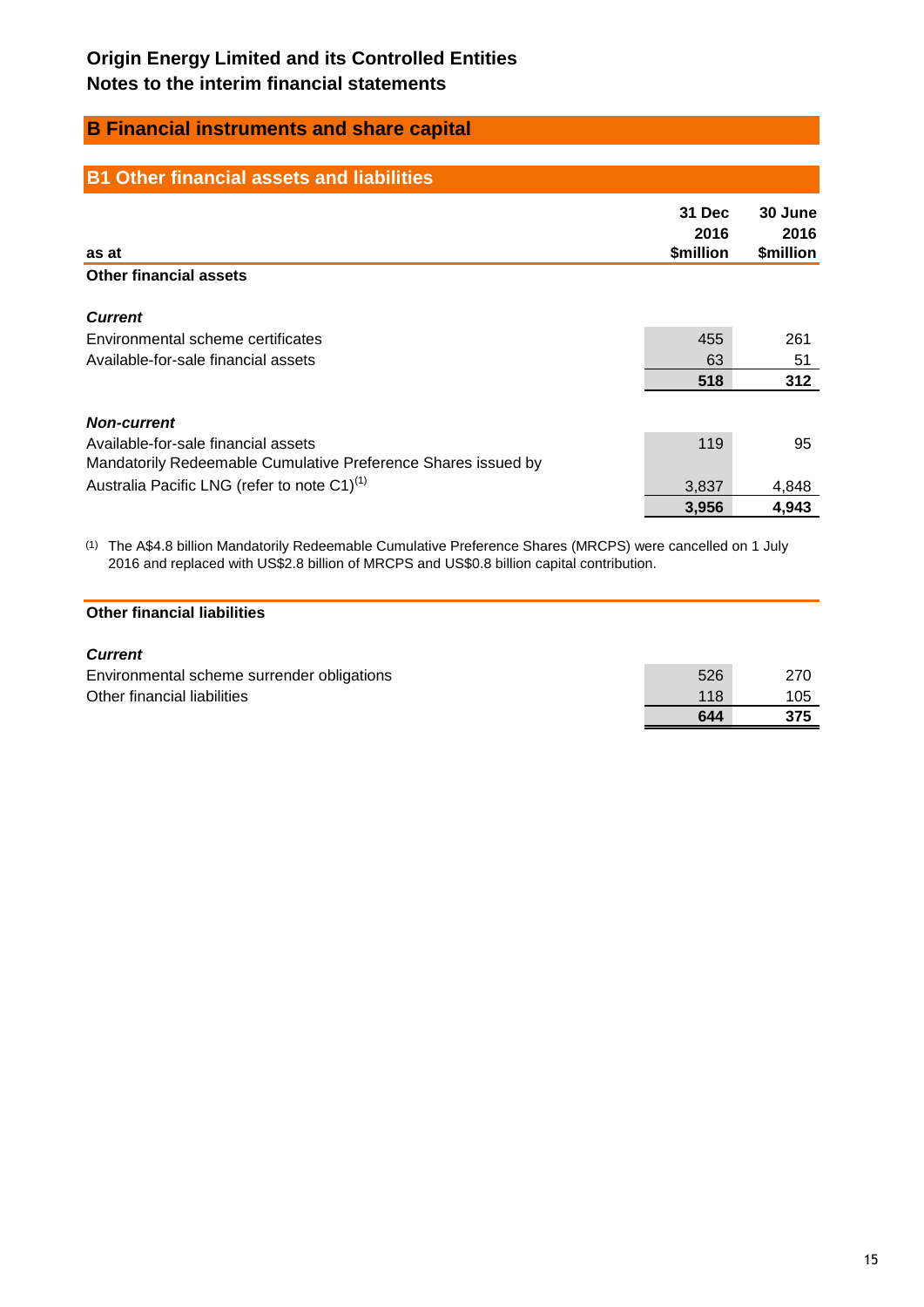## **B2 Fair value of financial assets and liabilities**

The following is a summary of the methods that are used to estimate the fair value of the Group's financial instruments:

| <b>Instrument</b>                                                                            | <b>Fair Value Methodology</b>                                                                                                                                                                                                                                                                                                                                                                                                                                                                                                                                                                                                                      |
|----------------------------------------------------------------------------------------------|----------------------------------------------------------------------------------------------------------------------------------------------------------------------------------------------------------------------------------------------------------------------------------------------------------------------------------------------------------------------------------------------------------------------------------------------------------------------------------------------------------------------------------------------------------------------------------------------------------------------------------------------------|
| markets                                                                                      | Financial instruments traded in active Quoted market prices at reporting date.                                                                                                                                                                                                                                                                                                                                                                                                                                                                                                                                                                     |
| Forward foreign exchange                                                                     | Present value of estimated future cash flows using quoted forward<br>exchange rates.                                                                                                                                                                                                                                                                                                                                                                                                                                                                                                                                                               |
| Commodity option contract                                                                    | Most recent available transaction prices for same or similar<br>instruments.                                                                                                                                                                                                                                                                                                                                                                                                                                                                                                                                                                       |
| Financial instruments not traded in<br>active markets                                        | Established valuation methodologies which are general market<br>practice applicable to each instrument.                                                                                                                                                                                                                                                                                                                                                                                                                                                                                                                                            |
| Long term debt and other financial<br>assets                                                 | Quoted market prices, dealer quotes for similar instruments, or<br>present value of estimated future cash flows.                                                                                                                                                                                                                                                                                                                                                                                                                                                                                                                                   |
| Interest rate swaps and cross<br>currency interest rate swaps                                | Present value of estimated future cash flows of these instruments.<br>Key variables include market pricing data, discount rates and credit<br>risk of the Group or counterparty where relevant. Variables reflect<br>those which would be used by market participants to execute and<br>value the instruments.                                                                                                                                                                                                                                                                                                                                     |
| Commodity swaps and non-<br>exchange traded futures                                          | Present value of estimated future cash flows using market forward<br>prices.                                                                                                                                                                                                                                                                                                                                                                                                                                                                                                                                                                       |
| Electricity derivatives which are not<br>regularly traded with no observable<br>market price | The valuation models for long term electricity derivatives reflect the<br>fair value of the avoided costs of construction of the physical assets<br>which would be required to achieve an equivalent risk management<br>outcome for the Group. The methodology takes into account all<br>relevant variables including forward commodity prices, physical<br>generation plant variables, the risk-free discount rate and related<br>credit adjustments, and asset lives. The valuation models for short-<br>term electricity derivatives include premiums for lack of volume in the<br>market relative to the size of the instruments being valued. |
| Oil forward structured derivative<br>instrument                                              | Valued with reference to the observable market oil forward prices,<br>foreign exchange rates and discount rates. As a result of the<br>structured nature of the instrument, certain risk premium and credit<br>variables utilised in the valuation model are unobservable.                                                                                                                                                                                                                                                                                                                                                                         |
| Oil put option                                                                               | The oil put options are referenced to the Japan Customs-cleared<br>Crude (JCC) index with strike prices in both US\$ and A\$. The put<br>option instruments are valued using a Monte Carlo simulation model<br>which generates potential future oil and foreign exchange price<br>outcomes over the period covered by the oil put option.                                                                                                                                                                                                                                                                                                          |

To the maximum extent possible, valuations are based on assumptions which are supported by independent and observable market data. Where valuation models are used, instruments are discounted at the market interest rate applicable to the instrument.

Valuation methodologies are determined based on the nature of the underlying instrument. The Group monitors changes in fair value measurements on a monthly basis.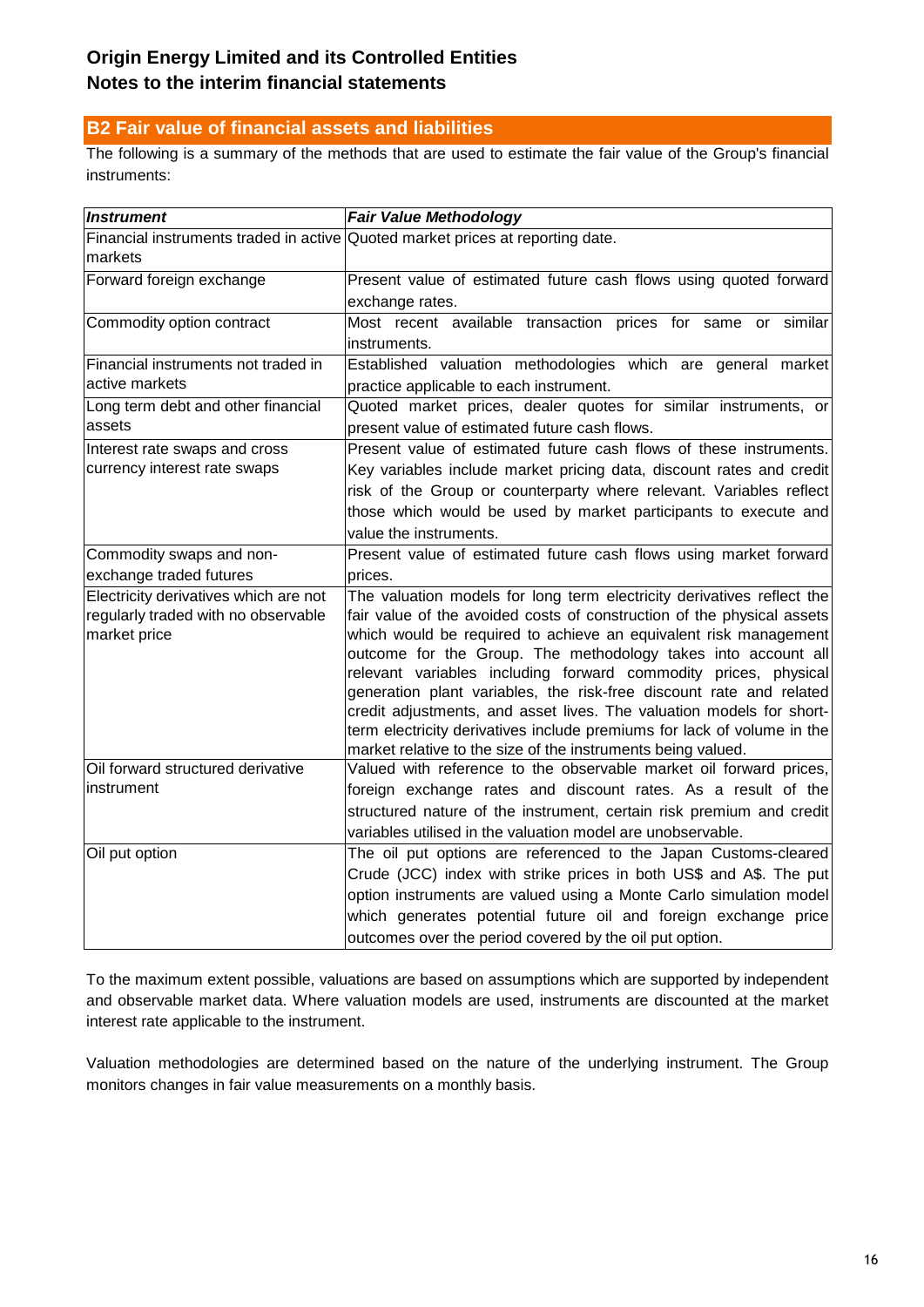## **B2 Fair value of financial assets and liabilities (continued)**

The following table provides information about the reliability of the inputs used in determining the fair value of financial assets and liabilities carried at fair value. The 3 levels in the hierarchy reflect the level of independent observable market data used in determining the fair values and are defined as follows:

- Level 1: quoted prices (unadjusted) in active markets for identical instruments.
- Level 2: other valuation methods for which all inputs that have a significant impact on fair value are observable, either directly (as prices) or indirectly (derived from prices).
- Level 3: one or more key inputs for the instrument are not based on observable market data (unobservable inputs).

| Level 1<br>\$million<br>as at 31 December 2016             | Level 2<br>\$million     | Level 3<br>\$million | Total<br>\$million |
|------------------------------------------------------------|--------------------------|----------------------|--------------------|
| Derivative financial assets<br>125                         | 1,052                    | 321                  | 1,498              |
| Environmental scheme certificates<br>455                   |                          |                      | 455                |
| Available-for-sale financial assets<br>182                 | $\overline{\phantom{a}}$ |                      | 182                |
| Total financial assets carried at fair value<br>762        | 1,052                    | 321                  | 2,135              |
|                                                            |                          |                      |                    |
| Derivative financial liabilities<br>(2)                    | (875)                    | (409)                | (1,286)            |
| (526)<br>Environmental scheme surrender obligations        |                          |                      | (526)              |
| Total financial liabilities carried at fair value<br>(528) | (875)                    | (409)                | (1, 812)           |
|                                                            |                          |                      |                    |

| as at 30 June 2016                                | Level 1<br>\$million | Level 2<br>\$million | Level 3<br>\$million | <b>Total</b><br>\$million |
|---------------------------------------------------|----------------------|----------------------|----------------------|---------------------------|
| Derivative financial assets                       | 115                  | 1.022                | 250                  | 1,387                     |
| Environmental scheme certificates                 | 261                  |                      |                      | 261                       |
| Available-for-sale financial assets               | 146                  |                      |                      | 146                       |
| Total financial assets carried at fair value      | 522                  | 1.022                | 250                  | 1,794                     |
| Derivative financial liabilities                  | (3)                  | (717)                | (348)                | (1,068)                   |
| Environmental scheme surrender obligations        | (270)                |                      |                      | (270)                     |
| Total financial liabilities carried at fair value | (273)                | (717)                | (348)                | (1, 338)                  |

The consolidated entity recognises transfers between levels of the fair value hierarchy as of the beginning of the reporting period during which the transfer occurred. There were no transfers during the period.

The following table shows a reconciliation of movements in the value of instruments included in level 3 of the fair value hierarchy:

|                                                   | \$million |
|---------------------------------------------------|-----------|
|                                                   |           |
| Balance as at 1 July 2016                         | (98)      |
| Net gain recognised in other comprehensive income | 13        |
| Net loss realised in revenue line                 | (31)      |
| Net loss realised in cost of sales                | (98)      |
| Net loss from financial instruments at fair value | (30)      |
| Cash settlements on existing instruments          | 156       |
| Balance as at 31 December 2016                    | (88)      |

Following the announcement to divest the conventional upstream assets (refer note C3), a cash flow hedge was de-designated as the underlying forecast transaction no longer met the highly probable criteria of hedge accounting requirements.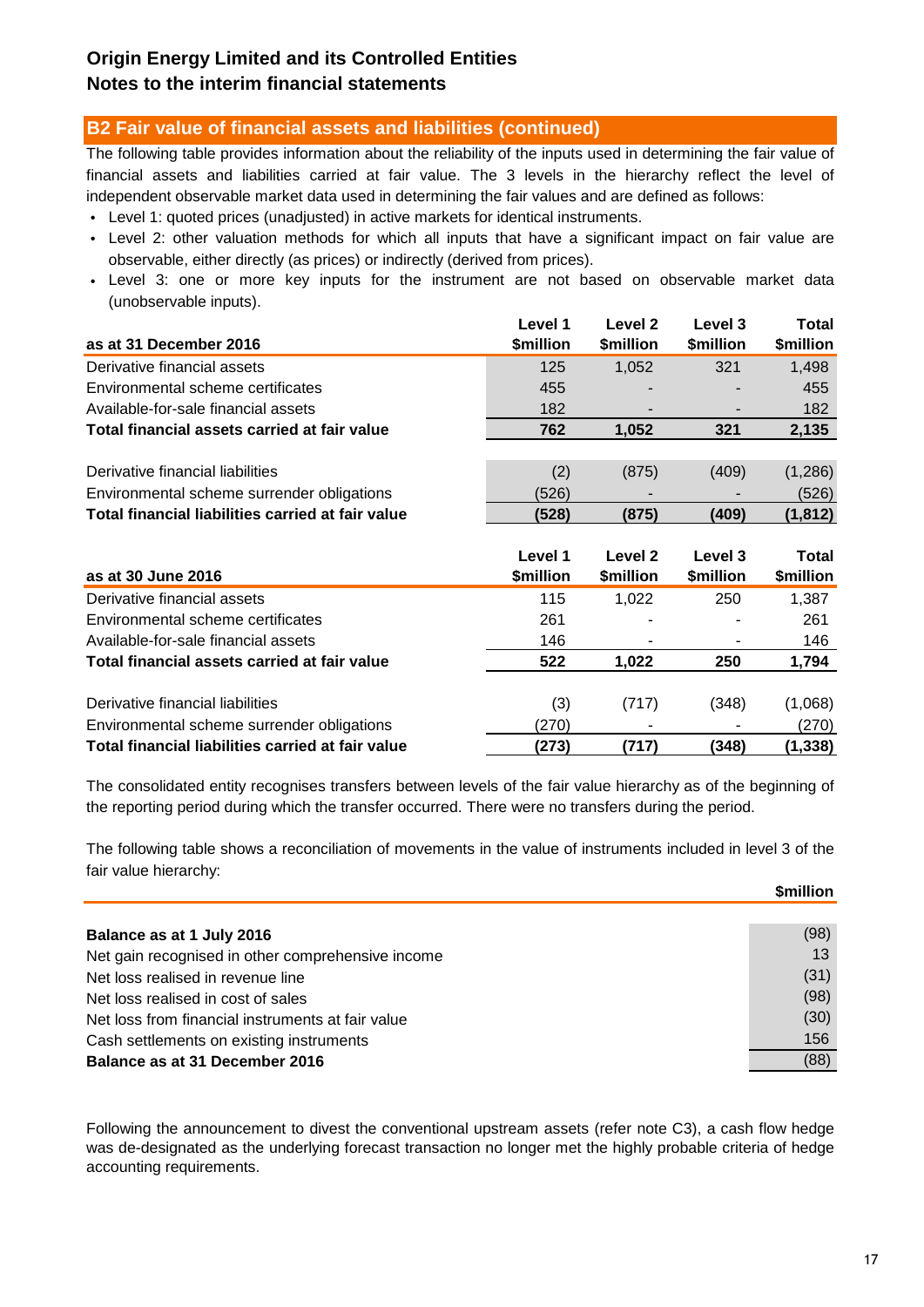## **B2 Fair value of financial assets and liabilities (continued)**

The main inputs and assumptions used by the Group in measuring the fair value of level 3 financial instruments are as follows:

**Forward commodity prices:** Both observable external market data and internally derived forecast data are used which impact the expected cash flows.

**Physical generation plant variables:** Variables which would be used in the valuation of physical generation assets with equivalent risk management outcomes impact the expected cash flows. These include new build capital costs, operating costs and plant efficiency factors.

**Liquidity premium:** A premium was applied to allow for the lack of volume in the market relative to the size of the instruments being valued.

**Lower strike premium:** A premium was applied to allow for instances where instruments have lower strike prices compared to strike prices associated with the observable market prices.

**Risk-free discount rate:** The discount rates applied to the cash flows of the Group are based on the observable market rates for risk-free interest rate instruments for the appropriate term.

**Credit adjustment:** An observable entity or counterparty discount or credit spread curve is applied to the discount rate depending on the asset/liability position of a financial instrument. Where a counterparty specific credit curve is not observable, an estimated curve is applied which takes into consideration the credit rating of the counterparty and its industry.

**Oil put inputs:** Both observable external market data and internally derived forecast data are used in the valuation. Observable external market data includes foreign exchange movements, risk free interest rates, and Brent oil prices. Internally derived data principally includes the forward price path for Japanese Customs-cleared Crude (JCC) which is not readily observable in the market. The forward curve for JCC is inferred from the Brent oil forward curve.

The use of different methodologies or assumptions could lead to different measurements of fair value. For fair value measurements in Level 3, a 10 per cent increase or decrease in the unobservable assumptions would have the following effects:

|                                              | 2016                     |                          | 2015                     |                 |
|----------------------------------------------|--------------------------|--------------------------|--------------------------|-----------------|
| for the half year ended 31 December          | Effect on profit or loss |                          | Effect on profit or loss |                 |
|                                              | <b>Increase</b>          | <b>Decrease</b>          | <b>Increase</b>          | <b>Decrease</b> |
|                                              | \$million                |                          | \$million                |                 |
| Long term electricity derivative assets      | 60                       | (60)                     | 30                       | (30)            |
| Long term electricity derivative liabilities | 59                       | (59)                     | 58                       | (58)            |
| Short term electricity derivative assets     | 11                       | (11)                     |                          |                 |
| Oil derivative assets                        |                          | $\overline{\phantom{a}}$ | (28)                     | 40              |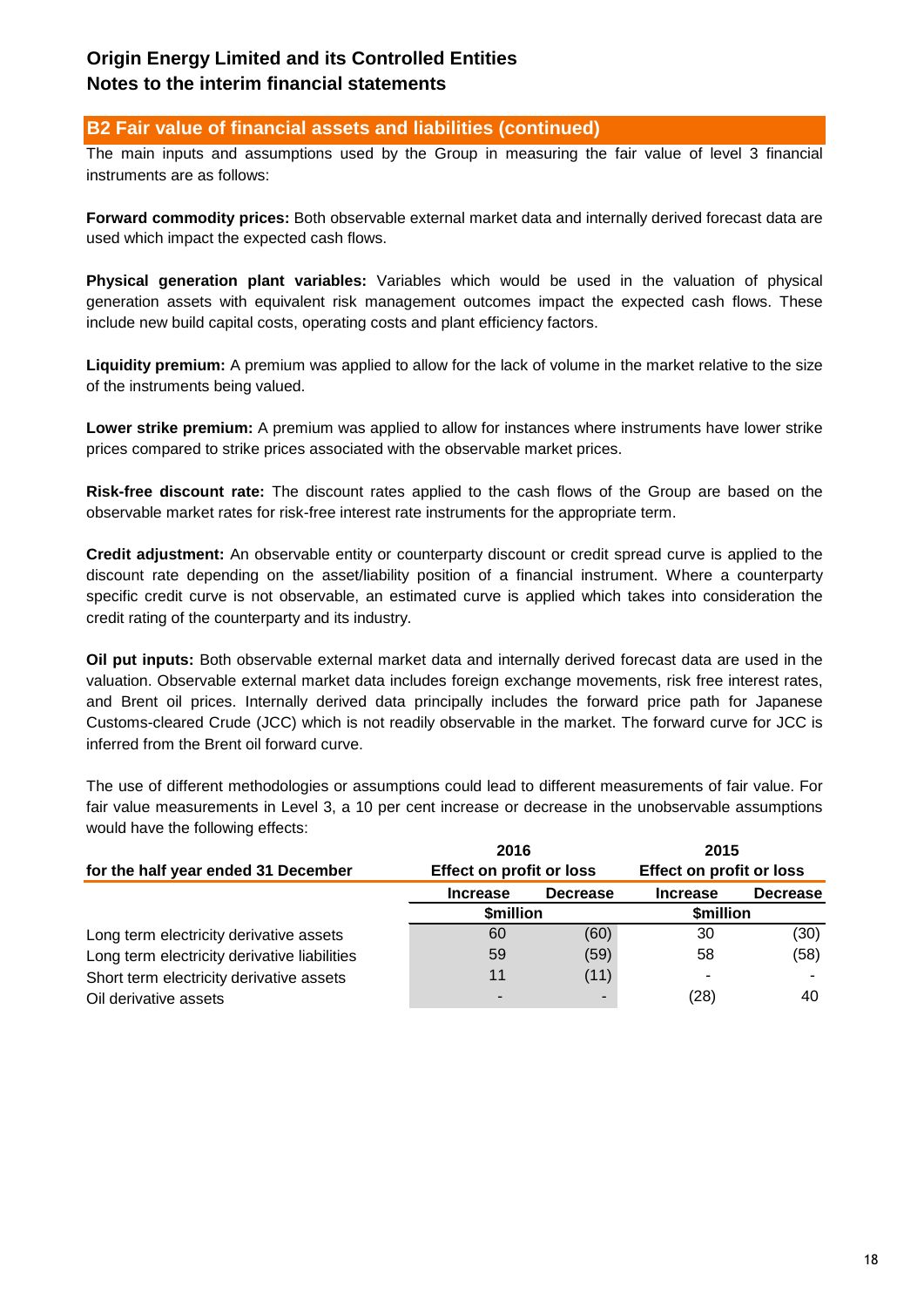## **B2 Fair value of financial assets and liabilities (continued)**

### **Gains/(losses) on initial recognition of financial instruments**

Any differences between the fair value at initial recognition (transaction price) and the amount that would be determined at that date using the relevant valuation technique are deferred in the statement of financial position and recognised in the income statement over the life of the instrument. The following has been recognised in the interim income statement during the half year:

| as at                                      | 2016<br>\$million |
|--------------------------------------------|-------------------|
| <b>Derivative assets</b>                   |                   |
| Opening balance - gain                     | 72                |
| Transfers to liabilities                   | (29)              |
| Recognised in the interim income statement | (1)               |
| Closing balance - gain                     | 42                |
| <b>Derivative liabilities</b>              |                   |
| Opening balance - gain                     | 34                |
| Transfers to assets                        | 29                |
| Recognised in the interim income statement | (26)              |
| Closing balance - gain                     | 37                |

Except as noted below the carrying amounts of financial assets and liabilities are reasonable approximations of their fair values.

The Group has the following non-current financial instruments which are not measured at fair value in the interim statement of financial position:

|                                        |                   | <b>Carrying value</b> |                 | <b>Fair value</b> |           |
|----------------------------------------|-------------------|-----------------------|-----------------|-------------------|-----------|
|                                        | <b>Fair value</b> | 31 Dec                | 30 Jun          | 31 Dec            | 30 Jun    |
|                                        | hierarchy         | 2016                  | 2016            | 2016              | 2016      |
| as at 31 December                      | level             | <b>Smillion</b>       | <b>Smillion</b> | \$million         | \$million |
| <b>Assets</b>                          |                   |                       |                 |                   |           |
| Other financial assets                 | 2                 | 3,837                 | 4,848           | 3,278             | 5,128     |
|                                        |                   |                       |                 |                   |           |
| <b>Liabilities</b>                     |                   |                       |                 |                   |           |
| Bank loans - unsecured                 | 2                 | 1,570                 | 726             | 1,522             | 764       |
| Capital markets borrowings - unsecured | 2                 | 7,747                 | 8,772           | 8,085             | 8,642     |
|                                        |                   | 9,317                 | 9,498           | 9,607             | 9,406     |

The fair value of these financial instruments reflect the present value of estimated future cash flows of the instrument. The following key variables are used to determine the present value:

• market pricing data (for the relevant underlying interest rates, foreign exchange rates or commodity prices);

• discount rates; and

• credit risk of the Group or counterparty where appropriate.

For these instruments, each of these variables is taken from observed market pricing data at the valuation date and therefore these variables represent those which would be used by market participants to execute and value the instruments.

**31 December**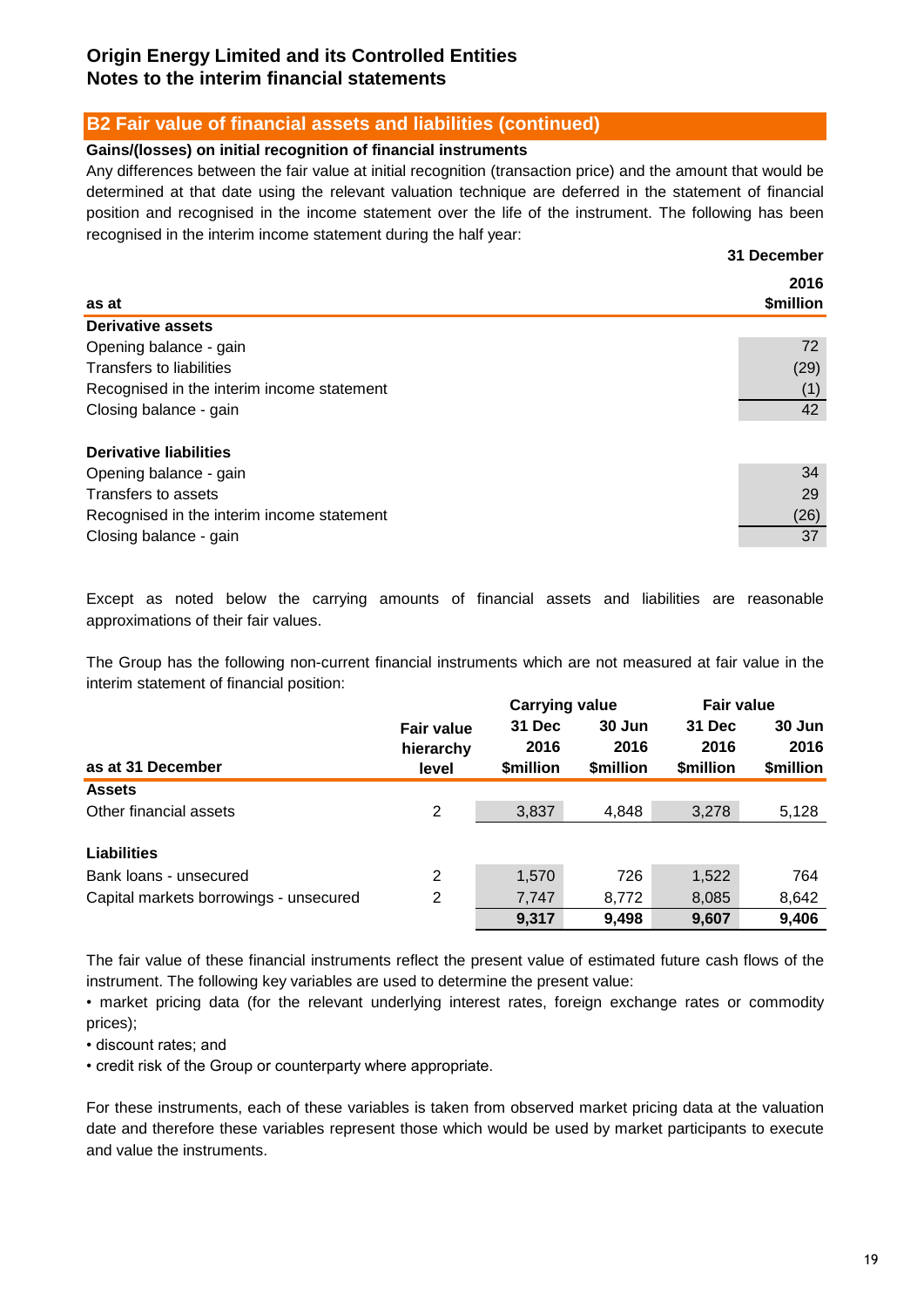## **B3 Share capital**

|                                                                                                                                                                                                                                                                                                             | 31 December<br>2016<br>\$million | 6 months to 12 months to<br>30 June<br>2016<br>\$million |
|-------------------------------------------------------------------------------------------------------------------------------------------------------------------------------------------------------------------------------------------------------------------------------------------------------------|----------------------------------|----------------------------------------------------------|
| <b>Issued and paid-up capital</b>                                                                                                                                                                                                                                                                           |                                  |                                                          |
| 1,754,891,624 (June 2016: 1,753,335,764) ordinary shares, fully paid                                                                                                                                                                                                                                        | 7,150                            | 7,150                                                    |
| Ordinary share capital at the beginning of the period<br>Shares issued:<br>• Nil (June 2016: 636,086,881) shares under a rights issue<br>• Nil (June 2016: 6,483,666) shares in accordance with the<br>Dividend Reinvestment Plan<br>$\cdot$ 1,555,860 (June 2016: 1,136,313) shares in accordance with the | 7,150                            | 4,599<br>2,509<br>42                                     |
| <b>Equity Incentive Plan</b>                                                                                                                                                                                                                                                                                |                                  |                                                          |
| Total movements in ordinary share capital                                                                                                                                                                                                                                                                   |                                  | 2,551                                                    |
| Ordinary share capital at the end of the period                                                                                                                                                                                                                                                             | 7,150                            | 7,150                                                    |

### **Terms and conditions**

Holders of ordinary shares are entitled to receive dividends as determined from time to time and are entitled to one vote per share at shareholders' meetings. In the event of the winding up of the Group, ordinary shareholders rank after creditors, and are fully entitled to any proceeds of liquidation.

The Group does not have authorised capital or par value in respect of its issued shares.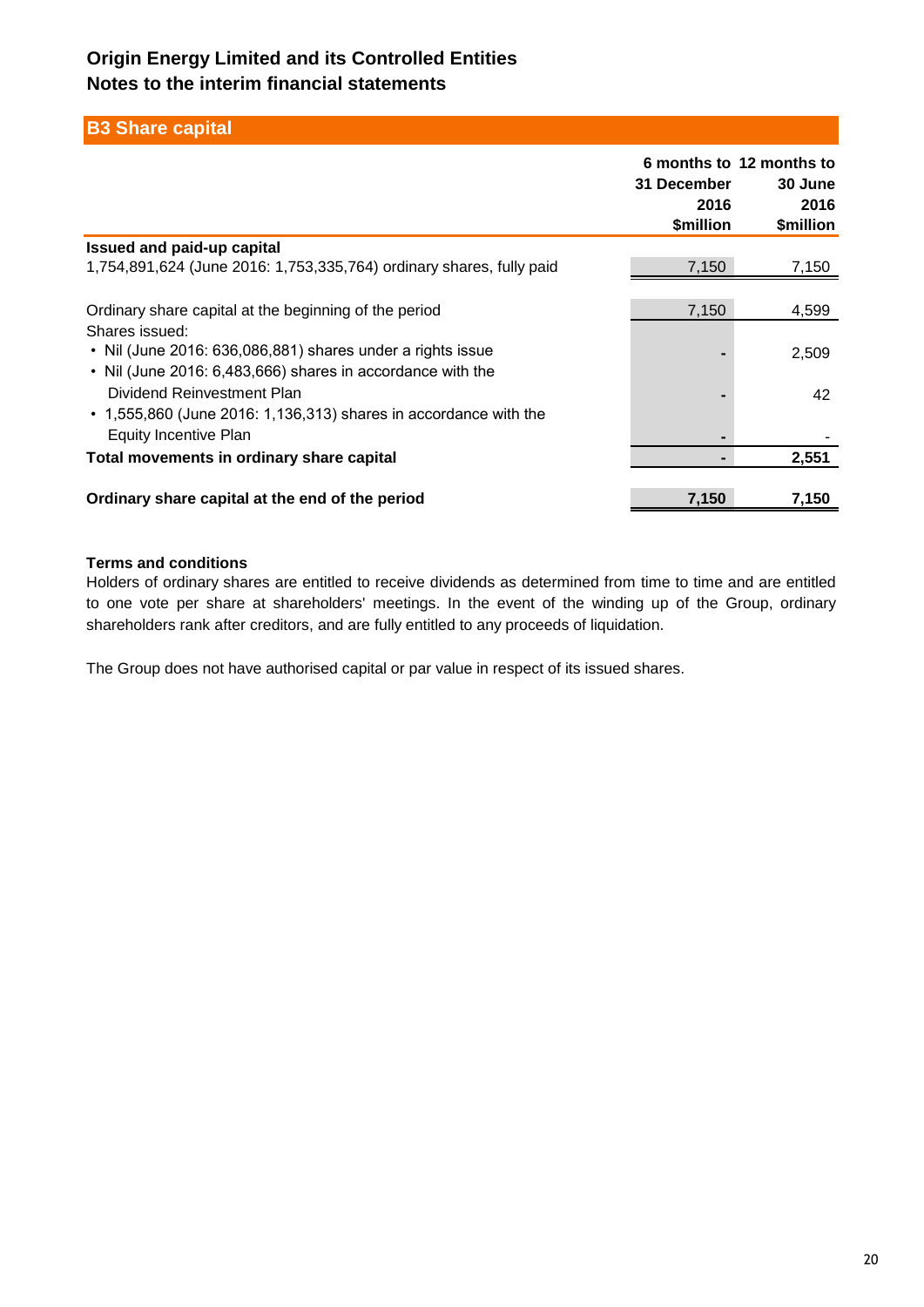## **C Group structure**

The following section provides information on the Group's structure and how this impacts the results of the Group as a whole, including details of joint arrangements and changes made to the Group structure during the half year.

## **C1 Joint arrangements**

Joint arrangements are those entities over whose activities the Group has joint control, established by contractual agreement and require consent of two or more parties for strategic, financial and operating decisions. The Group classifies its interests in joint arrangements as either joint operations or joint ventures depending on its rights to the assets and obligations for the liabilities of the arrangements.

## **C1.1 Interests in joint ventures**

Interests in joint ventures are initially recognised at cost and are subsequently adjusted for changes in the Group's share of the joint venture's net assets.

|                                              |                       | <b>Country of</b> | <b>Ownership interest (%)</b> |      |
|----------------------------------------------|-----------------------|-------------------|-------------------------------|------|
| Joint venture entity                         | <b>Reporting date</b> | incorporation     | 2016                          | 2015 |
|                                              |                       |                   |                               |      |
| Australia Pacific LNG Pty Ltd <sup>(1)</sup> | 30 June               | Australia         | 37.5                          | 37.5 |
| Energia Andina S.A. <sup>(2)</sup>           | 31 December           | Chile             | 49.9                          | 49.9 |
| Energia Austral SpA <sup>(3)</sup>           | 31 December           | Chile             | 34.0                          | 34.0 |
| KUBU Energy Resources (Pty) Limited          | 30 June               | <b>Botswana</b>   | 50.0                          | 50.0 |
| OTP Geothermal Pte Ltd <sup>(4)</sup>        | 31 December           | Singapore         |                               | 50.0 |
| <b>PNG Energy Developments Limited</b>       | 31 December           | <b>PNG</b>        | 50.0                          | 50.0 |
| Venn Energy Trading Pte Limited              | 31 March              | Singapore         | 50.0                          | 50.0 |

<sup>(1)</sup> Australia Pacific LNG is a separate legal entity. Operating, management and funding decisions require the unanimous support of the Foundation Shareholders, which includes the Group and ConocoPhillips. Accordingly, joint control exists and the Group has classified the investment in Australia Pacific LNG as a joint venture.

- $(2)$  Energia Andina S.A. is a separate legal entity. Key decisions require super majority (four directors) approval, with the Group entitled to appoint two of the five directors. As a consequence joint control exists and the Group has classified the investment as a joint venture.
- <sup>(3)</sup> Energia Austral SpA is a separate legal entity. Key decisions require super majority (four directors) approval, with the Group entitled to appoint two of the five directors. As a consequence joint control exists and the Group has classified the investment as a joint venture. The Group's ownership interest can change between reporting periods when equity contributions are made to the joint venture.
- (4) OTP Geothermal Pte Ltd is a separate legal entity. On 16th August 2016 the Group sold its interest in OTP Geothermal Pte Ltd.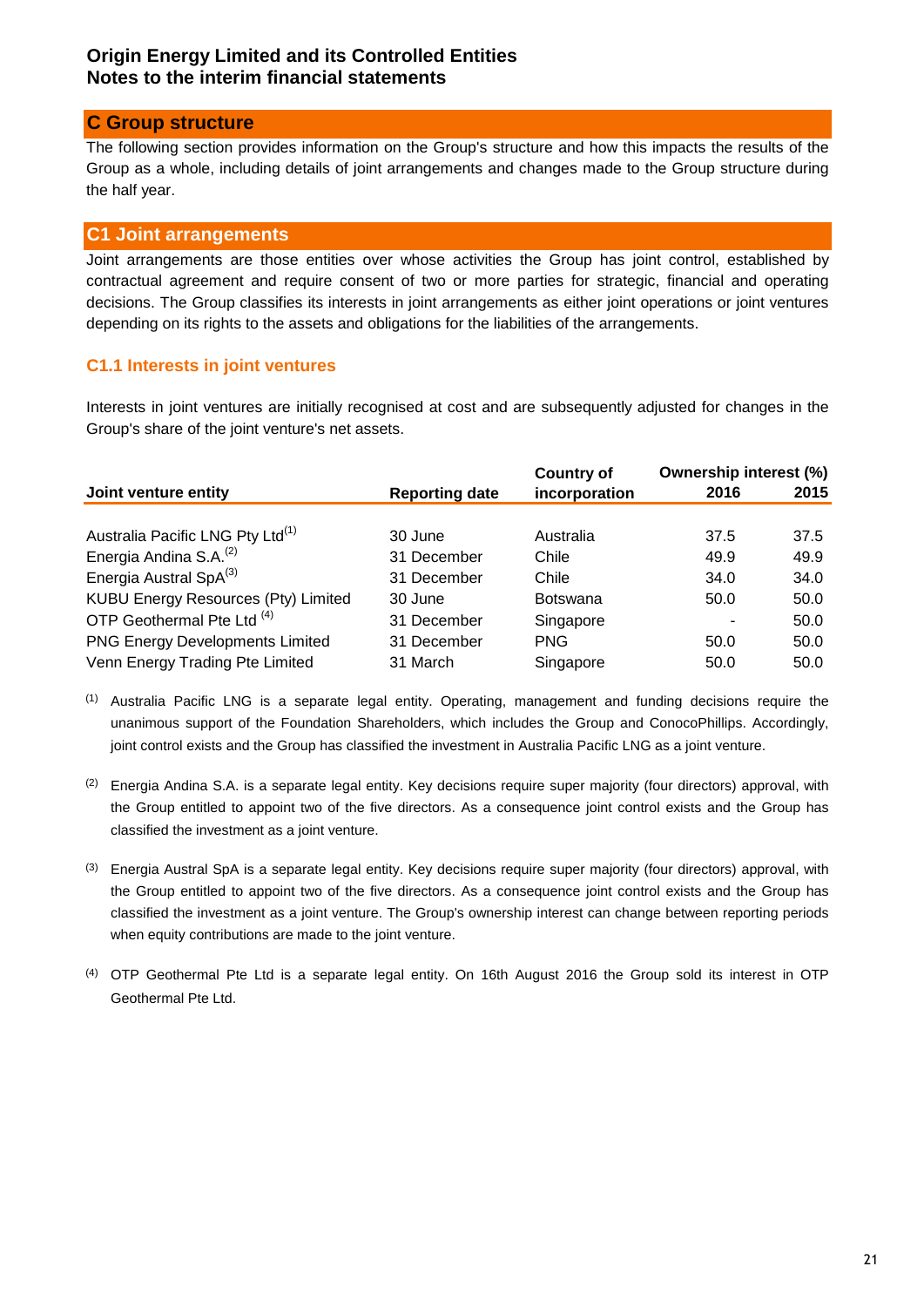## **C1 Joint arrangements (continued)**

**C1.2 Investment in Australia Pacific LNG Pty Ltd**

Australia Pacific LNG's second LNG train commenced production during the period, with revenue recognition for the second train commencing in November 2016. A summary of Australia Pacific LNG's financial performance for the periods ended 31 December 2016 and 31 December 2015, and its financial position as at 31 December 2016 and 30 June 2016 follows:

|                                                       | 2016         |                | 2015         |          |
|-------------------------------------------------------|--------------|----------------|--------------|----------|
| \$million                                             | <b>Total</b> | Origin         | <b>Total</b> | Origin   |
| for the half year ended 31 December                   | <b>APLNG</b> | interest       | <b>APLNG</b> | interest |
|                                                       |              |                |              |          |
| Operating revenue                                     | 1,475        |                | 229          |          |
| Operating expenses                                    | (603)        |                | (180)        |          |
| <b>EBITDA</b>                                         | 872          | 327            | 49           | 18       |
| Depreciation and amortisation expense                 | (770)        |                | (182)        |          |
| Interest income                                       | 2            |                | 3            |          |
| Interest expense                                      | (393)        |                | (19)         |          |
| Income tax benefit                                    | 90           |                | 44           |          |
| Underlying result for the period                      | (199)        | (75)           | (105)        | (40)     |
| Elimination of MRCPS depreciation <sup>(1)</sup>      |              | $\overline{2}$ |              |          |
| Total underlying result for the period                | (199)        | (73)           | (105)        | (40)     |
| Items excluded from segment result:                   |              |                |              |          |
| Impairment of non-current assets                      | (2,749)      | (1,031)        |              |          |
| Net foreign exchange loss                             |              |                | (7)          | (3)      |
| Tax expense on translation of foreign denominated tax |              |                |              |          |
| balances                                              |              |                | (30)         | (11)     |
| Pre-production costs not able to be capitalised       |              |                | (61)         | (23)     |
| Restructure costs                                     |              |                | (7)          | (2)      |
| Total items excluded from segment result              | (2,749)      | (1,031)        | (105)        | (39)     |
|                                                       |              |                |              |          |
| Net loss for the period                               | (2,948)      | (1, 104)       | (210)        | (79)     |
| Other comprehensive income                            |              |                | 170          | 63       |
| <b>Total comprehensive loss</b>                       | (2,948)      | (1, 104)       | (40)         | (16)     |

(1) The interest on the Mandatorily Redeemable Cumulative Preference Shares (MRCPS) was capitalised by Australia Pacific LNG prior to commencement of revenue recognition. As the project is now operational, previously capitalised interest is being unwound through depreciation. The proportion of the unwind attributable to Origin's share is eliminated as Origin had previously eliminated the impact of the capitalised interest through the equity investment balance.

#### **Impairment of investment**

#### **\$million 2016 2015** 1,031 **for the half year ended 31 December** Share of Australia Pacific LNG impairment of non-current assets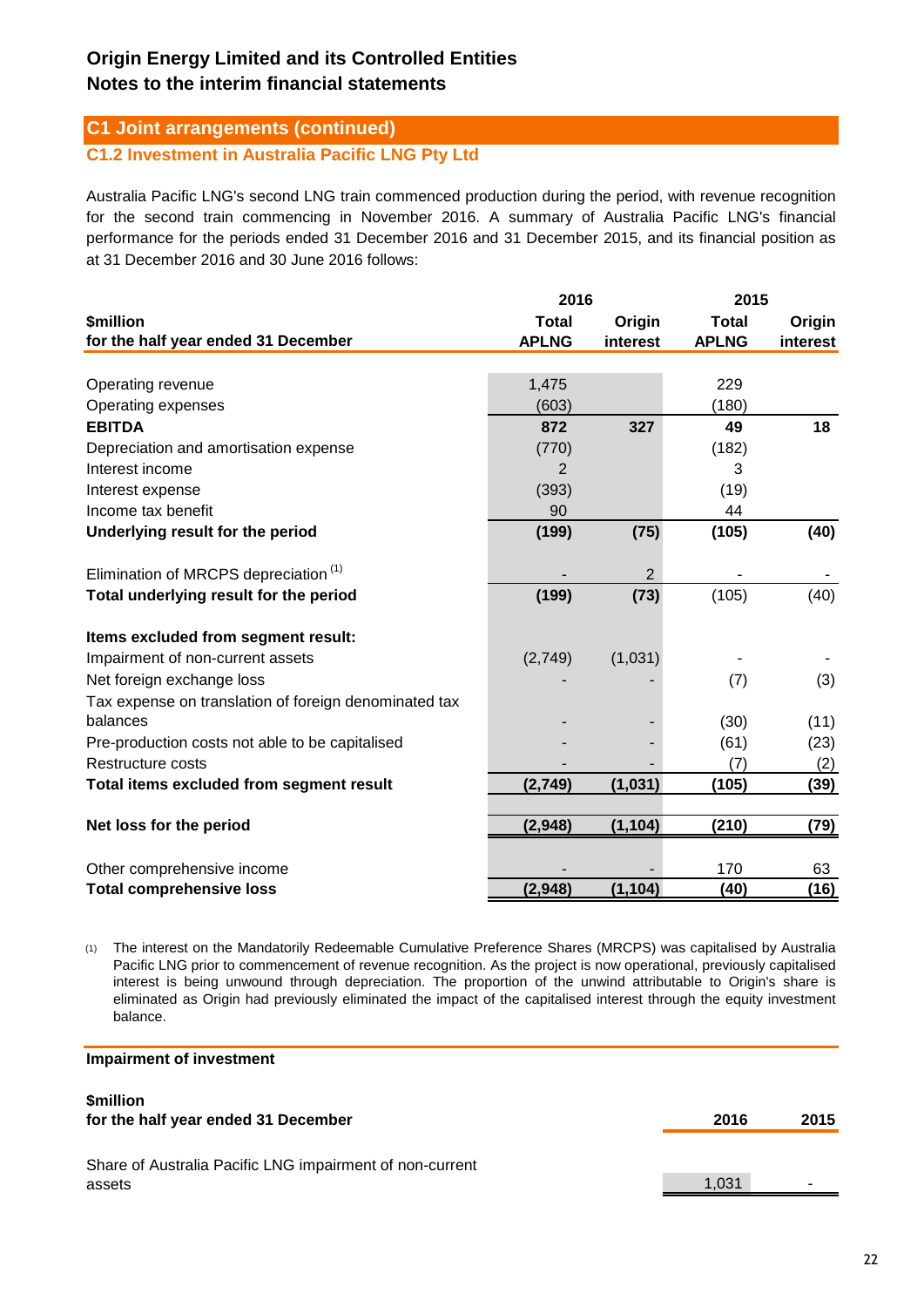## **C1 Joint arrangements (continued)**

**C1.2 Investment in Australia Pacific LNG Pty Ltd (continued)**

### **Impairment of investment (continued)**

The carrying amount of the Group's equity accounted investment in Australia Pacific LNG (APLNG) is reviewed at each reporting date to determine whether there is any indication of impairment. Where an indicator of impairment exists, a formal estimate of the recoverable amount is made.

APLNG has performed its own impairment assessment at 31 December 2016 and determined that an impairment of US\$2,888 million (A\$3,927 million) pre-tax should be recognised. As a result, the Group has taken up its 37.5% share (A\$1,031 million post-tax) of the impairment recognised by APLNG. This is recorded within the results from equity accounted investees in the Interim Income Statement.

The Group's own assessment of the carrying value of its equity accounted investment in APLNG identified no additional impairment. The Group's share of the impairment recognised by APLNG is due to a change in a number of assumptions but principally a significant increase in USD interest rates impacting APLNG's underlying risk free and base rates by 0.9%.

The APLNG valuation is determined based on an assessment of fair value less costs of disposal (based on level 3 fair value hierarchy). Key assumptions in APLNG's valuation are reserves, future production profiles, commodity prices, operating costs and any future development costs necessary to produce the reserves.

Estimated unconventional reserve quantities in APLNG are based upon interpretations of geological and geophysical models and assessment of the technical feasibility and commercial viability of producing the reserves. Reserve estimates are prepared which conform to guidelines prepared by the Society of Petroleum Engineers. These assessments require assumptions to be made regarding future development and production cost, commodity prices, exchange rates and fiscal regimes. The estimates of reserves may change from period to period as the economic assumptions used to estimate the reserves can change from period to period, and as additional geological data is generated during the course of operations. Estimated reserve quantities include a Probabilistic Resource Assessment approach.

Estimates of future commodity prices are based on APLNG's best estimate of future market prices with reference to external industry and market analysts' forecasts, current spot prices and forward curves. Future commodity prices for impairment testing are reviewed 6 monthly. Where volumes are contracted, future prices are based on the contracted price.

Oil prices (Brent oil Nominal, US\$/bbl) used by APLNG in its impairment assessment were:

#### **31 December 2016 10 April 10 April 10 April 10 59 10 59 10 69 10 74 10 77**

**31 December 2016** 0.72 0.71 0.71 0.70 0.70

 $(1)$  Escalated at 2.1% from 2021

Forecasts of the foreign exchange rate for foreign currencies, where relevant, are estimated with reference to observable external market data and forward values, including analysis of broker and consensus estimates.

The future estimated AUD/USD rates applied by APLNG are represented below:

| - 70 | 74 | .70 | 70 |
|------|----|-----|----|

**2017 2018 2019 2020 2021 (1)**

The pre-tax discount rate, determined as APLNG's weighted average cost of capital, adjusted for risks where appropriate, that has been applied is 10.2% (30 June 2016: 9.0%).

In the event that future circumstances vary from these assumptions, the recoverable amount of the investment could change materially and result in further impairment losses or the reversal of previous impairment losses.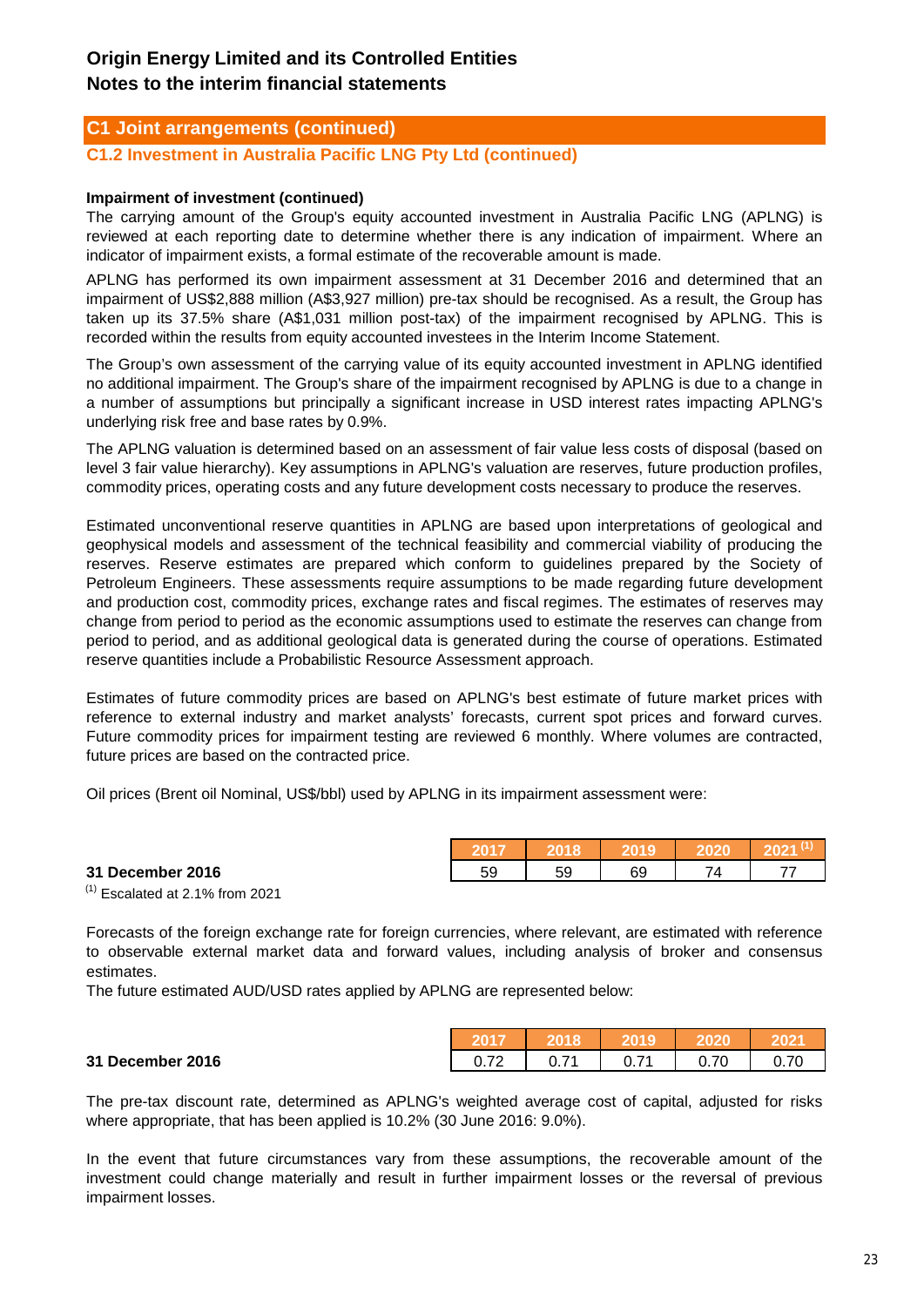## **C1 Joint arrangements (continued)**

## **C1.2 Investment in Australia Pacific LNG Pty Ltd (continued)**

| <b>\$million</b><br>as at                                                      | 31 December<br>2016 | 30 June<br>2016 |
|--------------------------------------------------------------------------------|---------------------|-----------------|
| Summary statement of financial position of Australia Pacific LNG               |                     |                 |
| Cash and cash equivalents                                                      | 624                 | 286             |
| Other current assets                                                           | 527                 | 584             |
| <b>Current assets</b>                                                          | 1,151               | 870             |
|                                                                                |                     |                 |
| Receivables from shareholders                                                  | 310                 |                 |
| Property, plant and equipment                                                  | 37,966              | 40,011          |
| Exploration, evaluation and development assets                                 | 537                 | 1,354           |
| Other non-current assets                                                       | 1,630               | 379             |
| <b>Non-current assets</b>                                                      | 40,443              | 41,744          |
| <b>Total assets</b>                                                            | 41,594              | 42,614          |
|                                                                                |                     |                 |
| Bank loans - secured                                                           | 829                 | 360             |
| Other current liabilities                                                      | 830                 | 890             |
| <b>Current liabilities</b>                                                     | 1,659               | 1,250           |
|                                                                                |                     |                 |
| Bank loans - secured                                                           | 10,598              | 10,742          |
| Payable to shareholders                                                        | 10,231              | 12,927          |
| Other non-current liabilities                                                  | 1,378               | 1,463           |
| <b>Non-current liabilities</b>                                                 | 22,207              | 25,132          |
| <b>Total liabilities</b>                                                       | 23,866              | 26,382          |
|                                                                                |                     |                 |
| <b>Net assets</b>                                                              | 17,728              | 16,232          |
|                                                                                |                     |                 |
| Group's interest of 37.5 per cent                                              | 6,649               | 6,087           |
| Group's own costs                                                              | 25                  | 25              |
| Mandatorily Redeemable Cumulative Preference Shares elimination <sup>(1)</sup> | (180)               | (167)           |
| Investment in Australia Pacific LNG Pty Ltd                                    | 6,494               | 5,945           |

(1) The Mandatorily Redeemable Cumulative Preference Shares (MRCPS) are recognised as a financial asset by the Group and the MRCPS dividend is recognised as interest revenue in the Group's interim income statement. The proportion attributable to the Group's own interest (37.5 per cent) is eliminated through the equity accounted investment balance as Australia Pacific LNG capitalises a portion of interest expense associated with the MRCPS.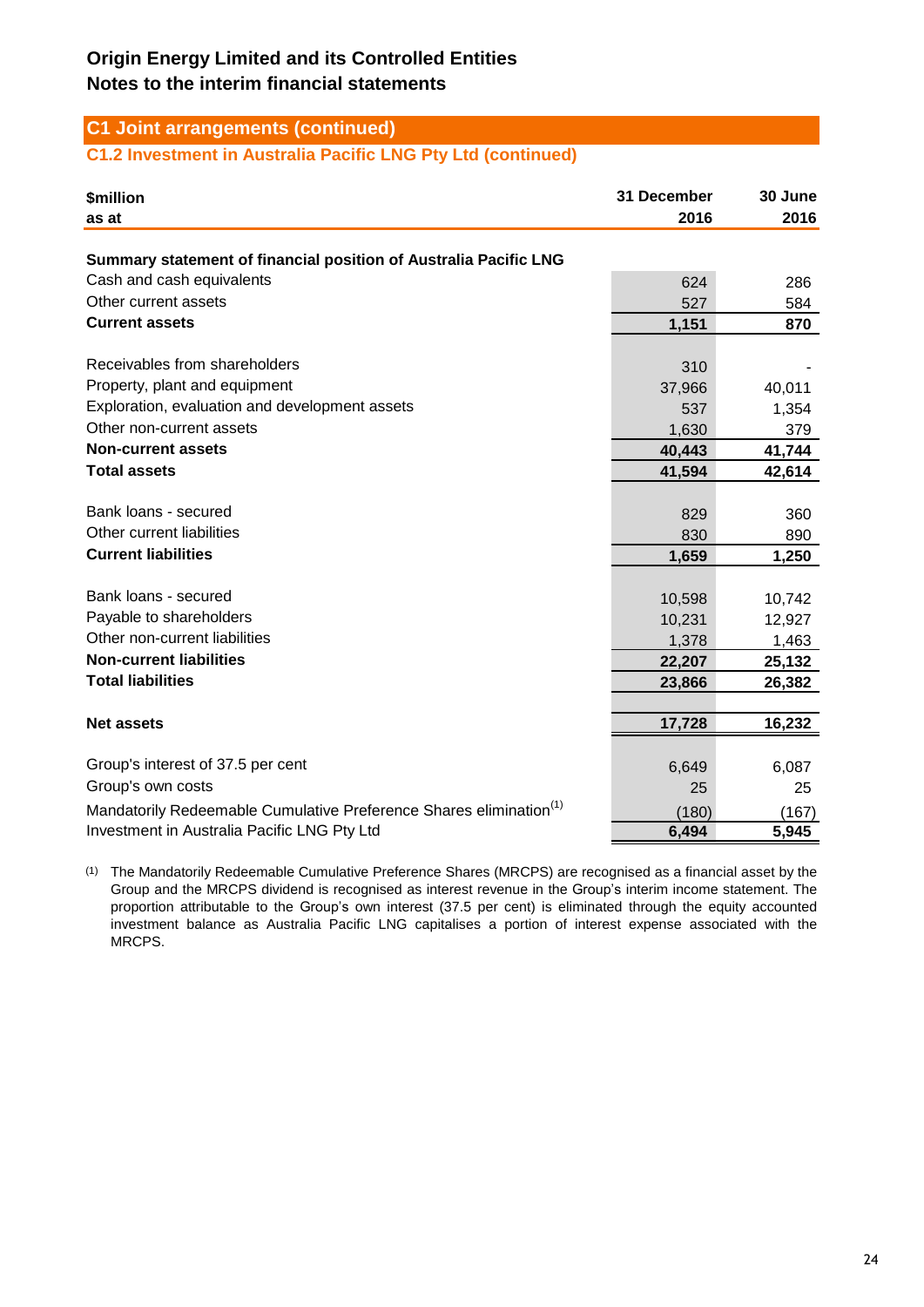## **C1 Joint arrangements (continued)**

### **C1.2 Investment in Australia Pacific LNG Pty Ltd (continued)**

In calculating Origin's return on capital employed, an adjustment is made to the carrying value of the Australia Pacific LNG equity accounted investment as noted below.

|                                                      | 31 December       | <b>30 June</b>    |  |
|------------------------------------------------------|-------------------|-------------------|--|
|                                                      | 2016<br>\$million | 2016<br>\$million |  |
|                                                      |                   |                   |  |
| Investment in Australia Pacific LNG Pty Ltd          | 6.494             | 5.945             |  |
| Less: Non-cash fair value uplift <sup>(1)</sup>      | (860)             | (1,923)           |  |
| Adjusted investment in Australia Pacific LNG Pty Ltd | 5,634             | 4,022             |  |

(1) Non-cash fair value uplift represents the increase in Origin's equity accounted investment in Australia Pacific LNG arising from the partly paid shares issued to ConocoPhillips (CoP) in October 2009 and the dilution impact of subsequent share issues to Sinopec (August 2011 and July 2012).

In the initial years, Origin was not required to make an equivalent contribution and instead recorded a non-cash fair value uplift to its investment in Australia Pacific LNG. The amount is being reduced by the \$1,031 million impairment during the period. The equity contributions made by CoP and Sinopec to Australia Pacific LNG were used to fund construction of the LNG Project assets, which will be depreciated over their useful lives (approximately 30 years).

In each period Origin's equity accounted share of Australia Pacific LNG's earnings will include a depreciation charge referrable to the non-cash fair value uplift. When these earnings are reflected in Origin's investment balance this depreciation amount will reduce the remaining balance of the non-cash fair value uplift.

The 31 December 2016 balance includes an estimated depreciation charge of \$32 million (30 June 2016: \$22 million) associated with the non-cash fair value uplift described above.

### **C2 Changes in controlled entities**

#### **2016**

There were no significant business combinations during the period.

#### **Changes in controlled entities**

Sagasco South East Inc was deregistered on 10 October 2016. Cullerin Range Wind Farm Pty Ltd was sold during the half year ended 31 December 2016.

Darling Downs Solar Farm Operating Holding Pty Ltd, Darling Downs Solar Farm Asset Holding Pty Ltd, Darling Downs Solar Farm Asset Pty Ltd and Darling Downs Solar Farm Operating Pty Ltd were incorporated during the half year ended 31 December 2016.

### **2015**

There were no significant business combinations during the period.

#### **Changes in controlled entities**

On 10 August 2015 Contact Energy Limited ceased to be controlled by the Group (refer note C3).

On 2 November 2015 the Group acquired 100 per cent of Horan and Bird Energy Pty Limited.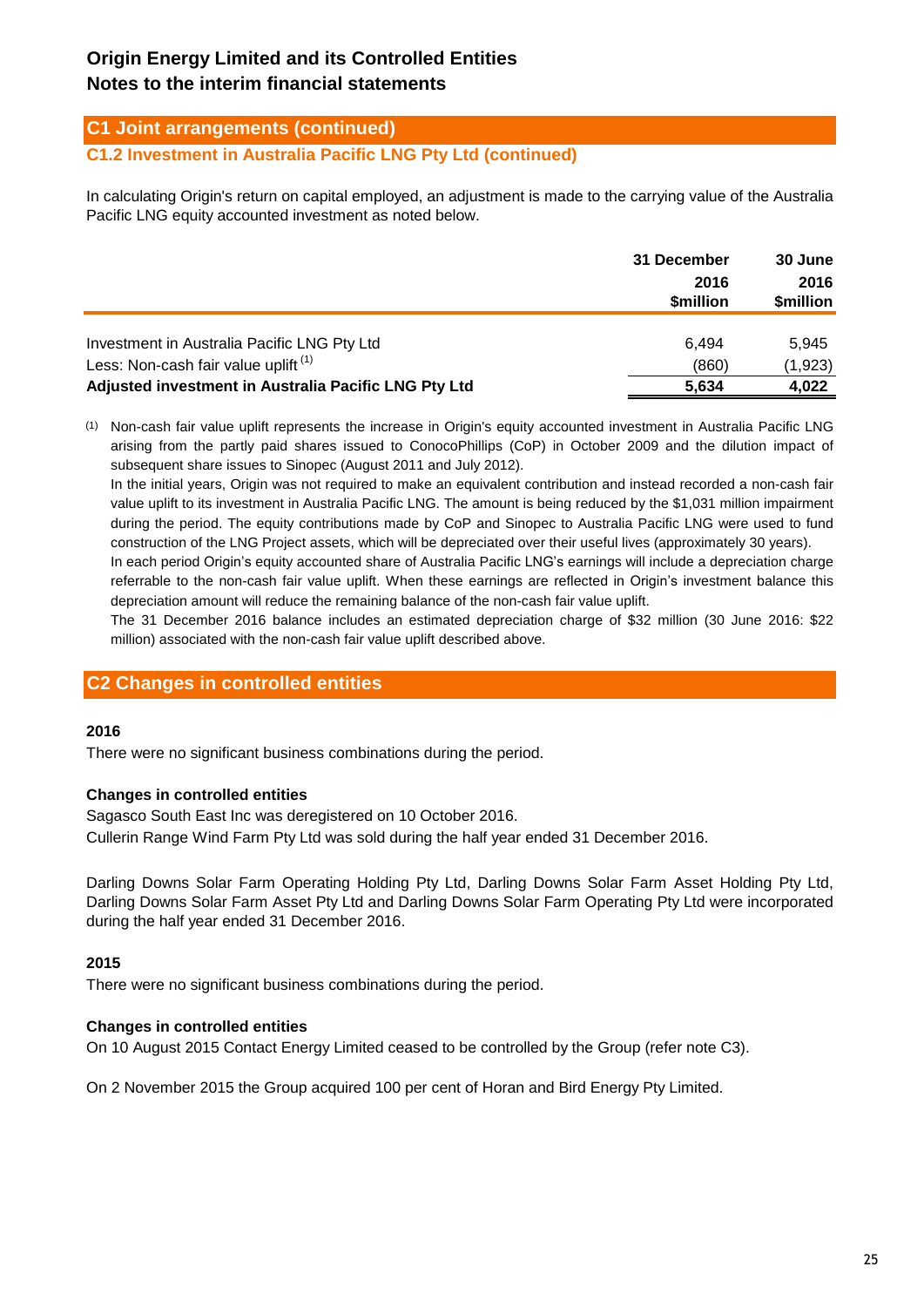## **C3 Discontinued operations and assets held for sale**

On 6 December 2016 the Group announced its intention to divest the conventional upstream assets by way of an initial public offering. The associated earnings, along with those from the Darling Downs Pipeline, have been classified as discontinued operations in the Interim Income Statement and all related note disclosures for the current and comparative period. The earnings of Contact Energy, prior to the Group's sale of its investment on 10 August 2015, were also classified as discontinued operations in the comparative period.

| for the half year ended 31 December                  | 2016           | 2015      |
|------------------------------------------------------|----------------|-----------|
| <b>Results of discontinued operations</b>            | \$million      | \$million |
| Revenue                                              | 238            | 501       |
| Net gain on sale of assets                           | 3              | 15        |
| <b>Expenses</b>                                      | (219)          | (562)     |
| Impairment                                           | (243)          |           |
| Net financing expense                                | (6)            | (15)      |
| Profit/(loss) before income tax                      | (227)          | (61)      |
| Income tax (expense)/benefit                         | 46             | 12        |
| Loss after tax from discontinued operations          | (181)          | (49)      |
| Attributable to:                                     |                |           |
| Members of the parent entity                         | (181)          | (56)      |
| Non-controlling interest                             |                | 7         |
|                                                      | (181)          | (49)      |
| Financing costs capitalised                          | $6\phantom{1}$ | 15        |
| Cash flows of discontinued operations                |                |           |
| Cash flows from operating activities                 | 105            | 125       |
| Cash flows used in investing activities              | (86)           | (223)     |
| Cash flows used in financing activities (1)          |                | (63)      |
| Net increase/(decrease) in cash and cash equivalents | 19             | (161)     |

 $(1)$  Cash flows used in financing activities in the Origin Group are managed by Group Treasury on a consolidated basis and are not classified as cash flows from discontinued operations. Prior period cash flows used in financing activities relate to Contact Energy.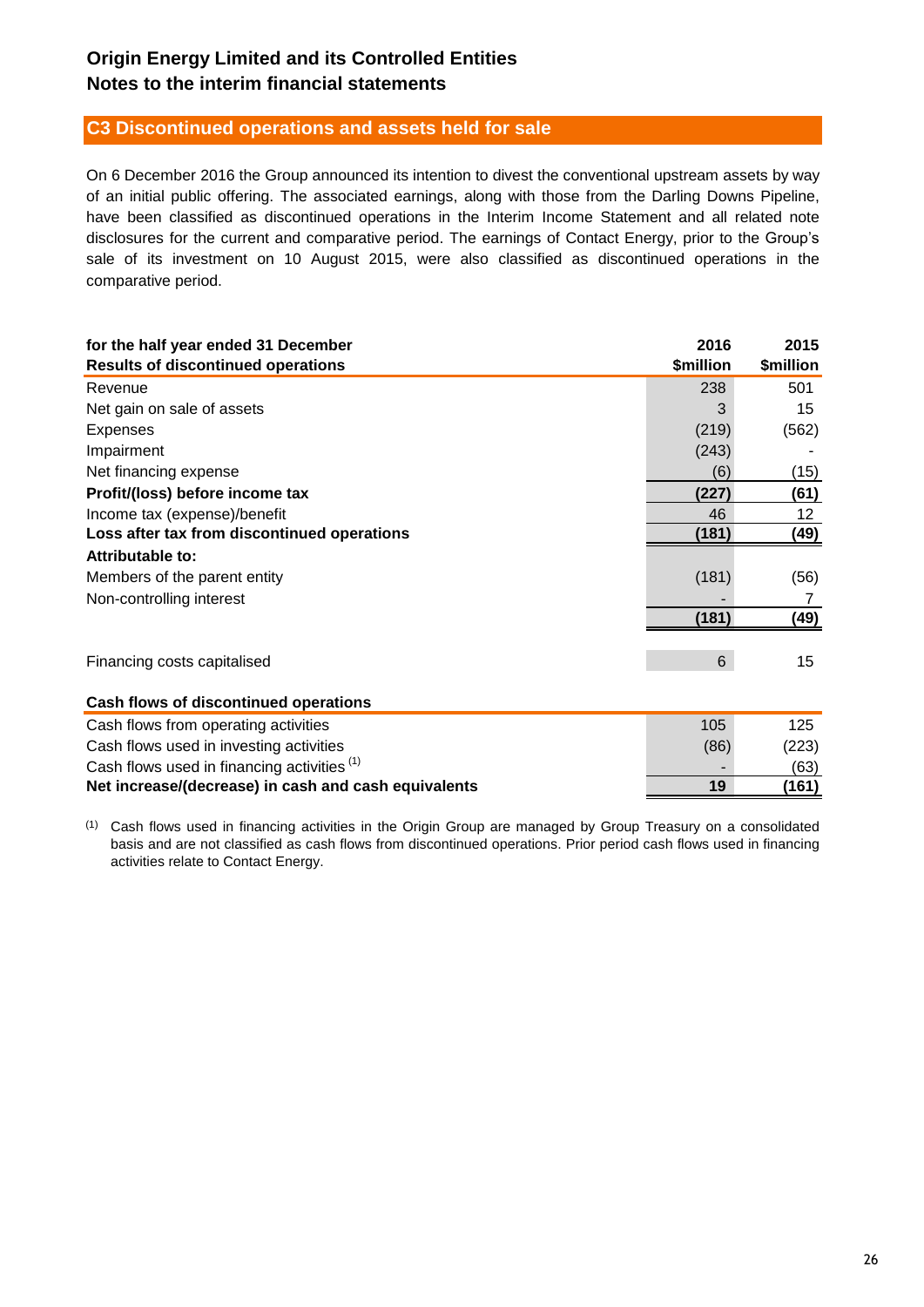## **C3 Discontinued operations and assets held for sale (continued)**

The assets and liabilities relating to the announced IPO of the conventional Upstream business, Stockyard Hill Wind Farm, Darling Downs Pipeline and Javiera solar project have been classified as held for sale at 31 December 2016 (June 2016: Mortlake Pipeline, Cullerin Range Wind Farm, New Zealand on-shore assets, Waitsia, Senecio, Beharra, Energia Austral SpA, OTP Geothermal Pte Ltd and Javiera solar project).

|                                                    | 31 December       | 30 June           |
|----------------------------------------------------|-------------------|-------------------|
| Assets and liabilities classified as held for sale | 2016<br>\$million | 2016<br>\$million |
|                                                    |                   |                   |
| Cash and cash equivalents                          | 38                |                   |
| Trade and other receivables                        | 81                | 2                 |
| Inventories                                        | 71                | 2                 |
| Other financial assets                             |                   | 5                 |
| Other assets                                       | 12                |                   |
| Investments accounted for using the equity method  | 9                 | 152               |
| Property, plant and equipment                      | 2,175             | 294               |
| Exploration and evaluation assets                  |                   | 9                 |
| Intangible assets                                  | 5                 | 6                 |
| Tax assets                                         | 228               |                   |
| Assets classified as held for sale                 | 2,619             | 471               |
|                                                    |                   |                   |
| Trade and other payables                           | 164               | 9                 |
| Provisions                                         | 504               | 37                |
| Deferred tax liabilities                           | 23                |                   |
| Liabilities classified as held for sale            | 691               | 46                |

### **D Other information**

This section includes other information to assist in understanding the financial performance and position of the Group, or items required to be disclosed to comply with accounting standards and other pronouncements.

## **D1 Contingent liabilities**

Discussed below are items where either it is not probable that the Group will have to make future payments or the amount of the future payments are not able to be measured reliably.

### **Guarantees**

Bank guarantees and letters of credit have been provided mainly to Australian Energy Market Operator Limited to support the Group's obligations to purchase electricity from the National Electricity Market.

|                                                              | 31 December       | 30 June           |
|--------------------------------------------------------------|-------------------|-------------------|
| as at                                                        | 2016<br>\$million | 2016<br>\$million |
| Bank guarantees - unsecured<br>Letters of credit - unsecured | 410<br>2          | 398<br>ົ          |

The Group's share of guarantees for certain contractual commitments of its joint ventures is shown at note D2. The Group has also given letters of comfort to its bankers in respect of financial arrangements provided by the banks to certain partly-owned controlled entities.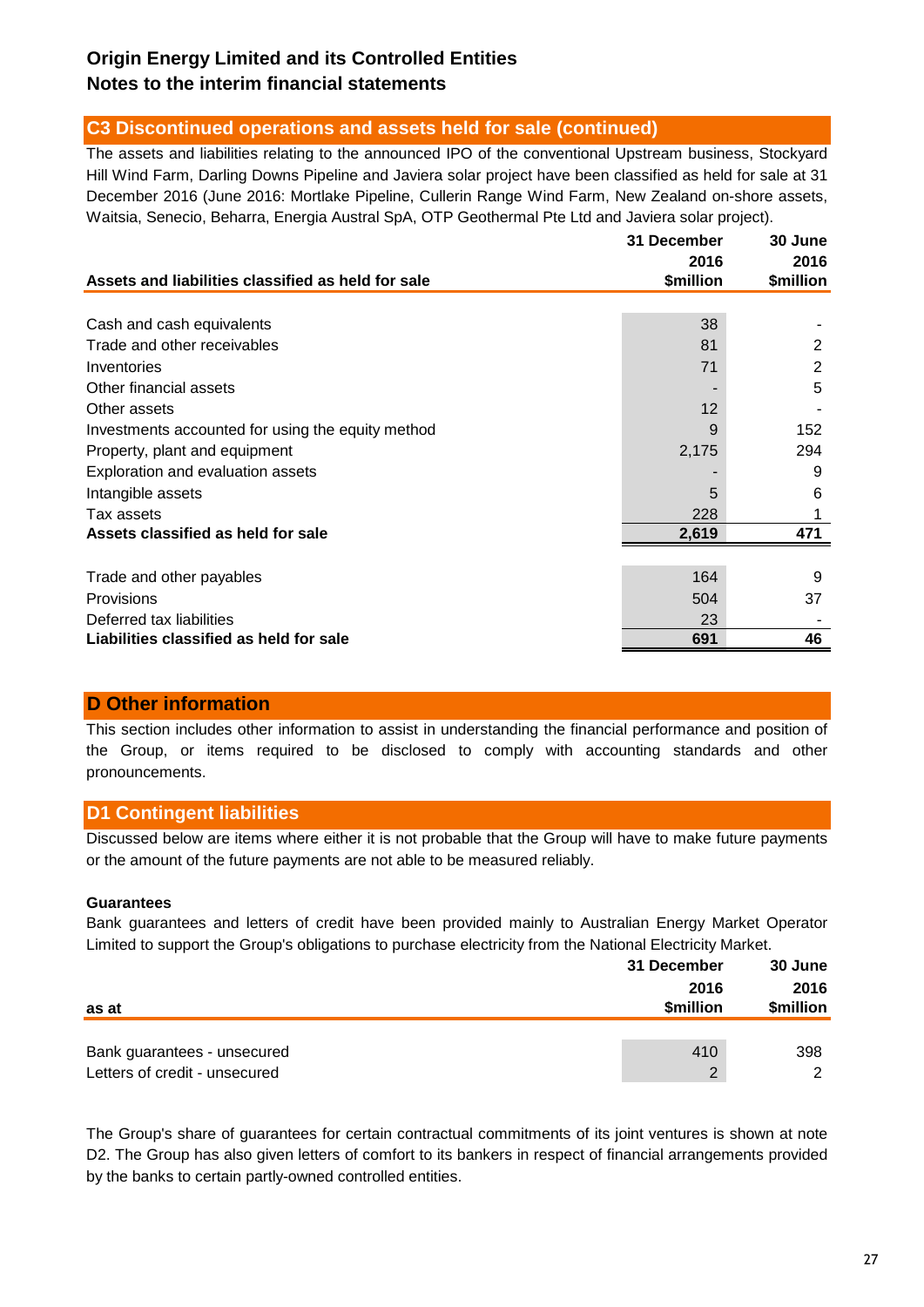## **D1 Contingent liabilities (continued)**

### **Joint arrangements**

As a participant in certain joint arrangements, the Group is liable for its share of liabilities incurred by these arrangements. In some circumstances the Group may incur more than its proportionate share of such liabilities, but will have the right to recover the excess liability from the other joint arrangement participants.

Australia Pacific LNG (APLNG) has secured US\$8.5 billion in funding through a project finance facility. As of 31 December 2016, APLNG has drawn down US\$8.5 billion under the facility for capital expenditure, fees and interest. The Group guarantees its share of amounts drawn under the facility during the construction phase of the project. On 31 October 2016 US\$5.1 billion (37.5 per cent share being US\$1.9 billion) of shareholder guarantees were released after the project's first production train successfully satisfied lender's completion tests. The remaining US\$3.4 billion remains guaranteed at 31 December 2016 (37.5 per cent share being US\$1.3 billion).

In September 2016, APLNG made a loan to the Group of \$US96 million and receipt of this \$US96 million from APLNG is shown as a current payable to joint ventures in the Statement of Financial Position. The loan was made by APLNG to the Group in accordance with the terms of the APLNG project financing facility, which allows APLNG to make a loan to a shareholder if the shareholder provides the project financiers with a letter of credit for the amount of the loan.

The Group continues to provide parent company guarantees in excess of its 37.5 per cent shareholding in Australia Pacific LNG in respect of certain historical domestic contracts.

### **Legal and regulatory**

Certain entities within the Group (and joint venture entities, such as Australia Pacific LNG) are subject to various lawsuits and claims as well as audits and reviews by government or regulatory bodies. In most instances it is not possible to reasonably predict the outcome of these matters or their impact on the Group. Where outcomes can be reasonably predicted, provisions are recorded.

A number of sites owned/operated (or previously owned/operated) by the Group have been identified as contaminated. These properties are subject to ongoing environmental management programs. For sites where the requirements can be assessed and remediation costs can be estimated, such costs have been expensed or provided for.

Warranties and indemnities have also been given and/or received by entities in the Group in relation to environmental liabilities for certain properties divested and/or acquired.

### **Capital expenditure**

As part of the acquisition of Browse Basin exploration permits, the Group agreed to pay cash consideration of US\$75 million contingent upon a project Final Investment Decision (FID) and US\$75 million contingent upon first production. The Group will pay further contingent consideration of up to US\$50 million upon first production if 2P reserves, at the time of FID, reach certain thresholds. These obligations have not been provided for at the reporting date as they are dependent upon uncertain future events not wholly within the Group's control.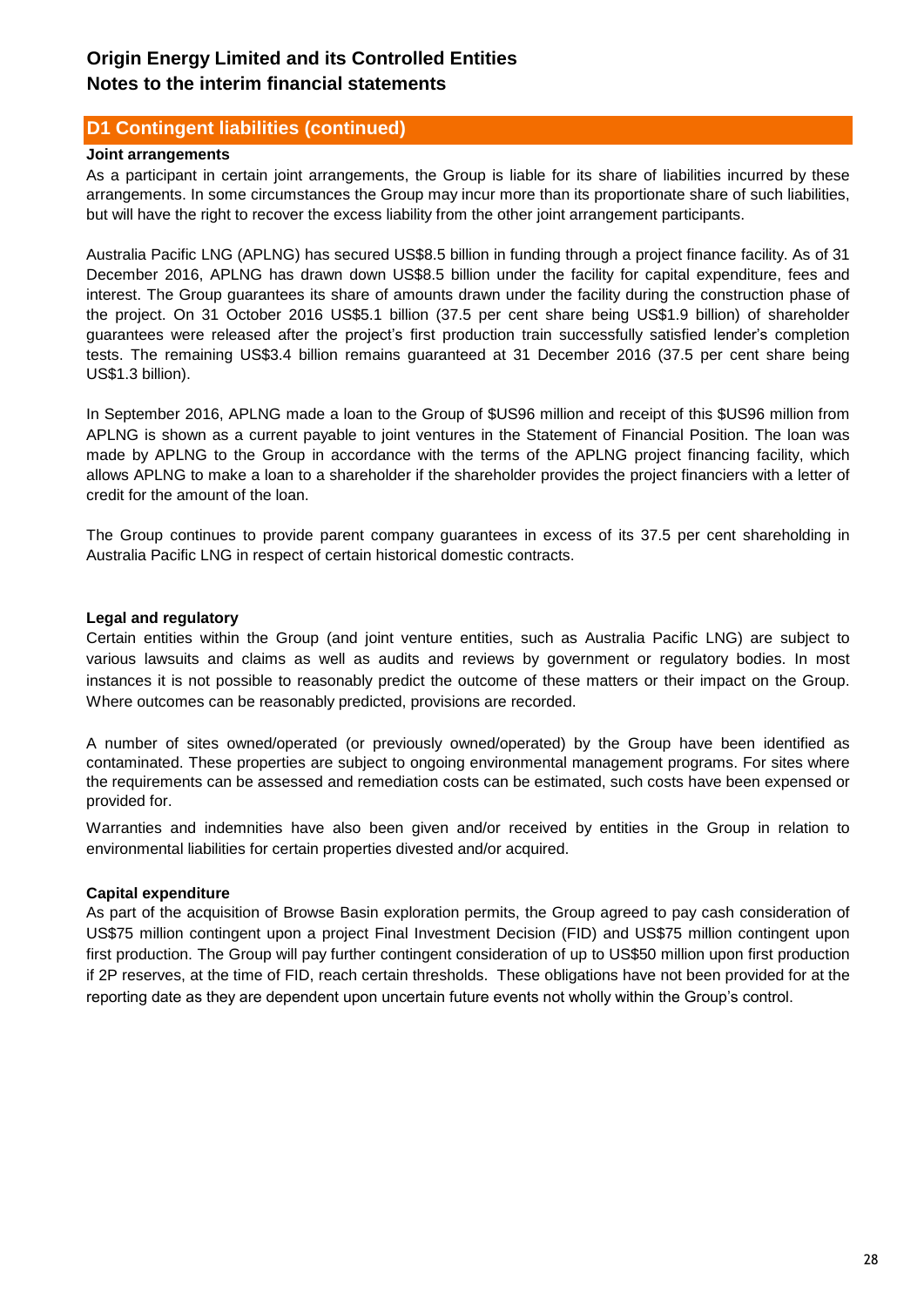## **D2 Commitments**

Detailed below are the Group's contractual commitments which are not recognised as liabilities as the relevant assets have not yet been received.

|                                          | 31 December                      | 30 June                          |  |
|------------------------------------------|----------------------------------|----------------------------------|--|
| as at                                    | 2016<br>\$million <sup>(1)</sup> | 2016<br>\$million <sup>(1)</sup> |  |
|                                          |                                  |                                  |  |
| Capital expenditure commitments          | 83                               | 81                               |  |
| Joint venture commitments <sup>(2)</sup> | 926                              | 993                              |  |

(1) Includes \$31 million (June 2016: \$27 million) of capital expenditure commitments and \$122 million (June 2016: \$139 million) of joint venture commitments relating to discontinued operations.

<sup>(2)</sup> Includes \$791 million (June 2016: \$822 million) in relation to the Group's share of Australia Pacific LNG's capital, joint venture and operating lease commitments.

| D3 Notes to the interim statement of cash flows                                                                     |                   |                   |
|---------------------------------------------------------------------------------------------------------------------|-------------------|-------------------|
| Cash includes cash on hand, at bank and short-term deposits, net of outstanding bank overdrafts.                    |                   |                   |
| for the half year ended 31 December                                                                                 | 2016<br>\$million | 2015<br>\$million |
| The following non-cash financing and investing activities<br>have not been included in the statement of cash flows: |                   |                   |

| Investment in equity accounted investees <sup>(1)</sup>        | (1, 116)                 | $\sim$ |
|----------------------------------------------------------------|--------------------------|--------|
| Reduction in loan to equity accounted investees <sup>(1)</sup> | 1.116                    |        |
| Issue of shares in respect of the Dividend Reinvestment Plan   | $\overline{\phantom{0}}$ | 26     |
|                                                                |                          | 26     |

(1) Relates to non-cash movement in relation to cancellation of MRCPS and capital contribution as disclosed in note B1.

### **D4 Subsequent events**

No item, transaction or event of a material nature has arisen since 31 December 2016 that would significantly affect the operations of the Group, the results of those operations, or the state of affairs of the Group, in future financial periods.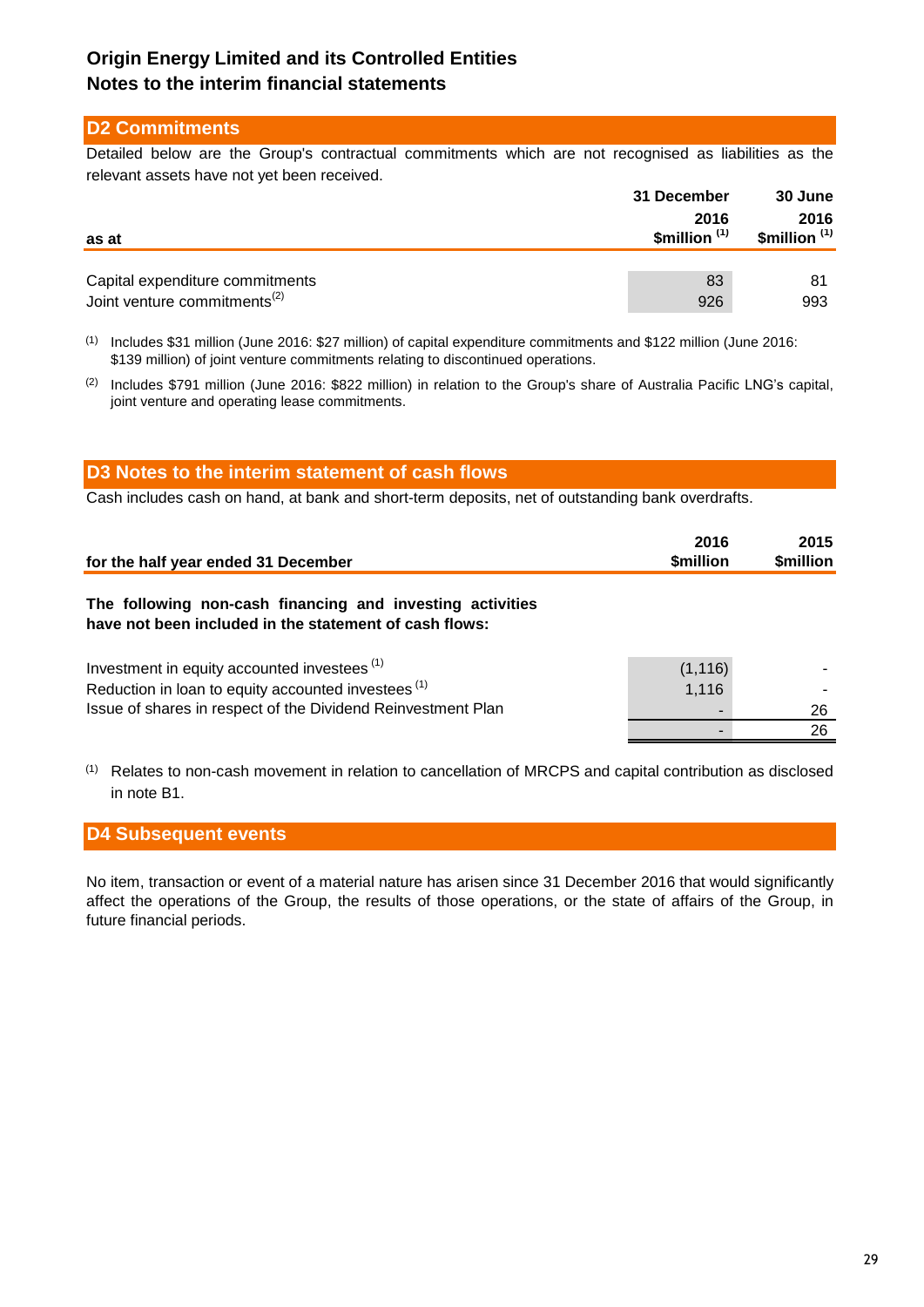## **Directors' Declaration**

In the opinion of the directors of Origin Energy Limited (the Company):

- (a) the interim financial statements and notes are in accordance with the Corporations Act 2001 (Cth), including:
	- (i) giving a true and fair view of the financial position of the Group as at 31 December 2016 and of its performance, for the half year ended on that date; and
	- (ii) complying with Australian Accounting Standard AASB 134 *Interim Financial Reporting* and other applicable accounting standards and the *Corporations Regulations 2001* (Cth); and
- (b) there are reasonable grounds to believe that the Company will be able to pay its debts as and when they become due and payable.

Signed in accordance with a resolution of the directors:

 $CovL$ 

Gordon M Cairns, Chairman *Director*

Sydney, 16 February 2017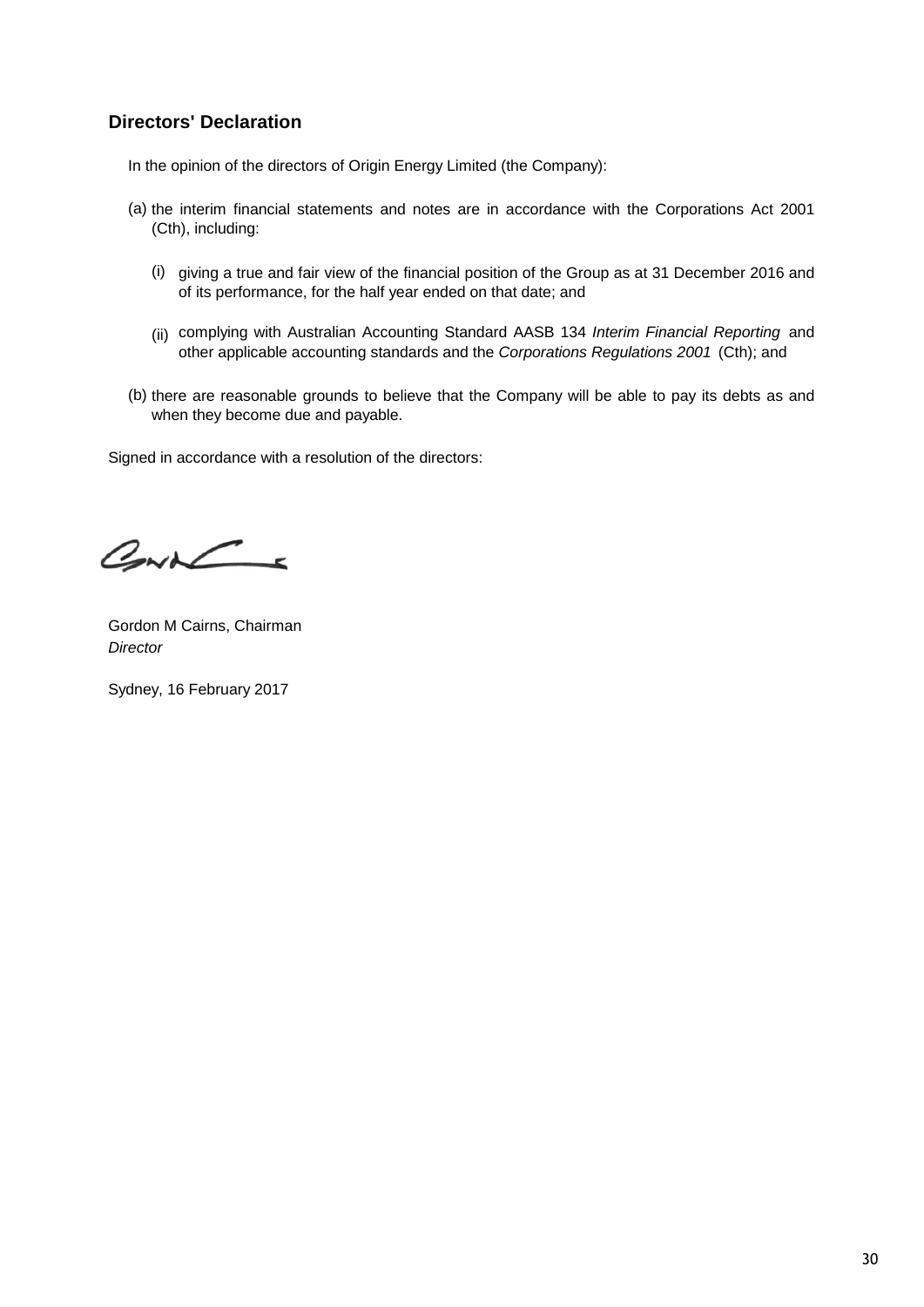

### **Independent auditor's review report to the members of Origin Energy Limited**

We have reviewed the accompanying interim financial report of Origin Energy Limited, which comprises the consolidated interim statement of financial position as at 31 December 2016, consolidated interim income statement and consolidated interim statement of comprehensive income, consolidated interim statement of changes in equity and consolidated interim statement of cash flows for the interim period ended on that date, notes to the interim financial statements Overview and A to D4 comprising a summary of significant accounting policies and other explanatory information and the directors' declaration of the consolidated entity comprising the company and the entities it controlled at the half-year's end or from time to time during the interim period.

### *Responsibility of the Directors for the interim financial report*

The directors of the company are responsible for the preparation of the interim financial report that gives a true and fair view in accordance with Australian Accounting Standards and the *Corporations Act 2001* and for such internal control as the directors determine is necessary to enable the preparation of the interim financial report that is free from material misstatement, whether due to fraud or error.

### *Auditor's responsibility for the review of the interim financial report*

Our responsibility is to express a conclusion on the interim financial report based on our review. We conducted our review in accordance with Auditing Standard on Review Engagements ASRE 2410 *Review of a Financial Report Performed by the Independent Auditor of the Entity,* in order to state whether, on the basis of the procedures described, we have become aware of any matter that makes us believe that the interim financial report is not in accordance with the *Corporations Act 2001* including: giving a true and fair view of the consolidated entity's financial position as at 31 December 2016 and its performance for the interim period ended on that date; and complying with Australian Accounting Standard AASB 134 *Interim Financial Reporting* and the *Corporations Regulations 2001*. As auditor of Origin Energy Limited, ASRE 2410 requires that we comply with the ethical requirements relevant to the audit of the annual financial report.

A review of an interim financial report consists of making enquiries, primarily of persons responsible for financial and accounting matters, and applying analytical and other review procedures. A review is substantially less in scope than an audit conducted in accordance with Australian Auditing Standards and consequently does not enable us to obtain assurance that we would become aware of all significant matters that might be identified in an audit. Accordingly, we do not express an audit opinion.

### *Independence*

In conducting our review, we have complied with the independence requirements of the *Corporations Act 2001*.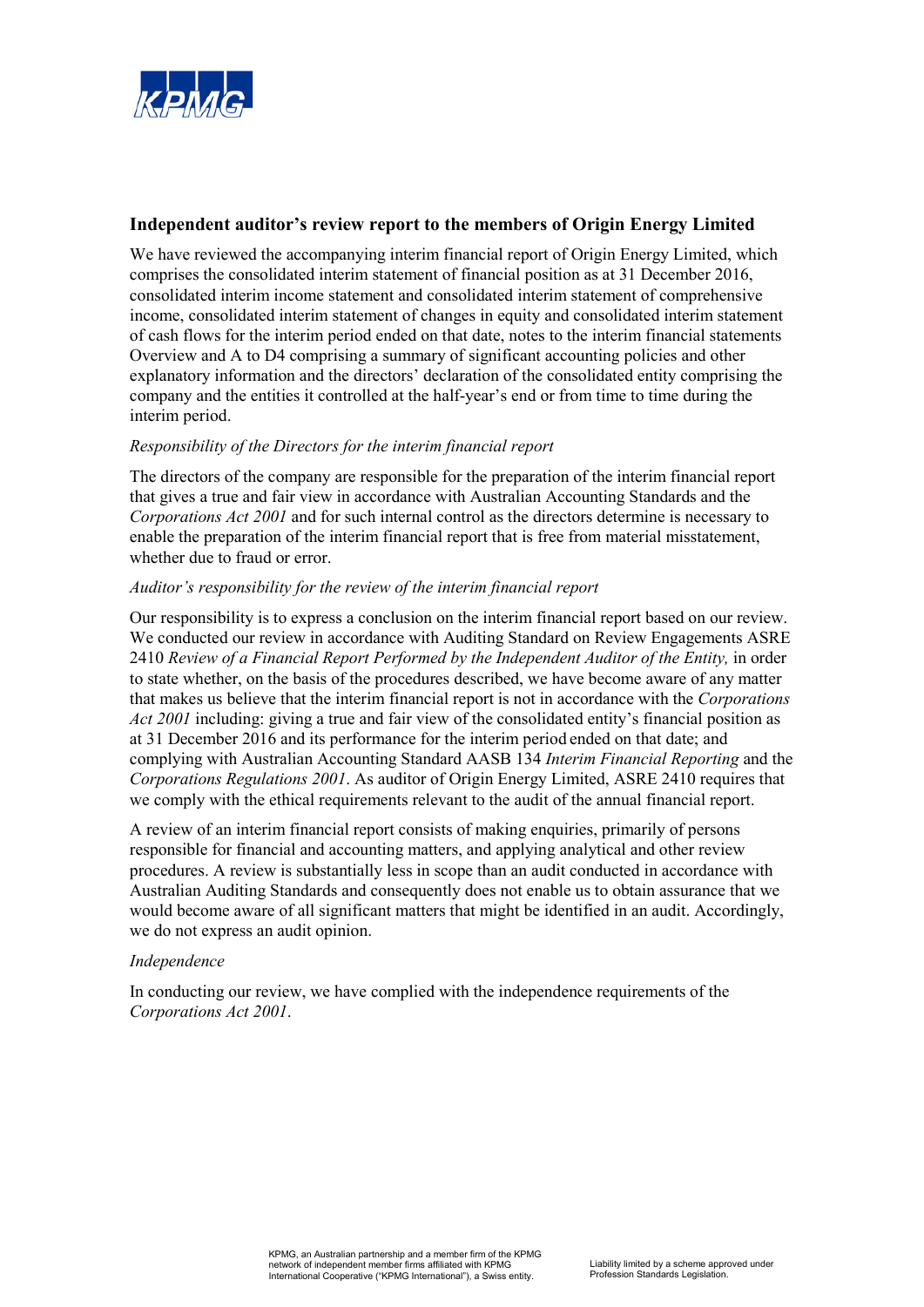

### *Conclusion*

Based on our review, which is not an audit, we have not become aware of any matter that makes us believe that the interim financial report of Origin Energy Limited is not in accordance with the *Corporations Act 2001*, including:

(a) giving a true and fair view of the consolidated entity's financial position as at 31 December 2016 and of its performance for the interim period ended on that date; and

(b) complying with Australian Accounting Standard AASB 134 *Interim Financial Reporting* and the *Corporations Regulations 2001*.

 $KPMG$ 

KPMG

DM Lennen

Duncan McLennan *Partner* 

Sydney 16 February 2017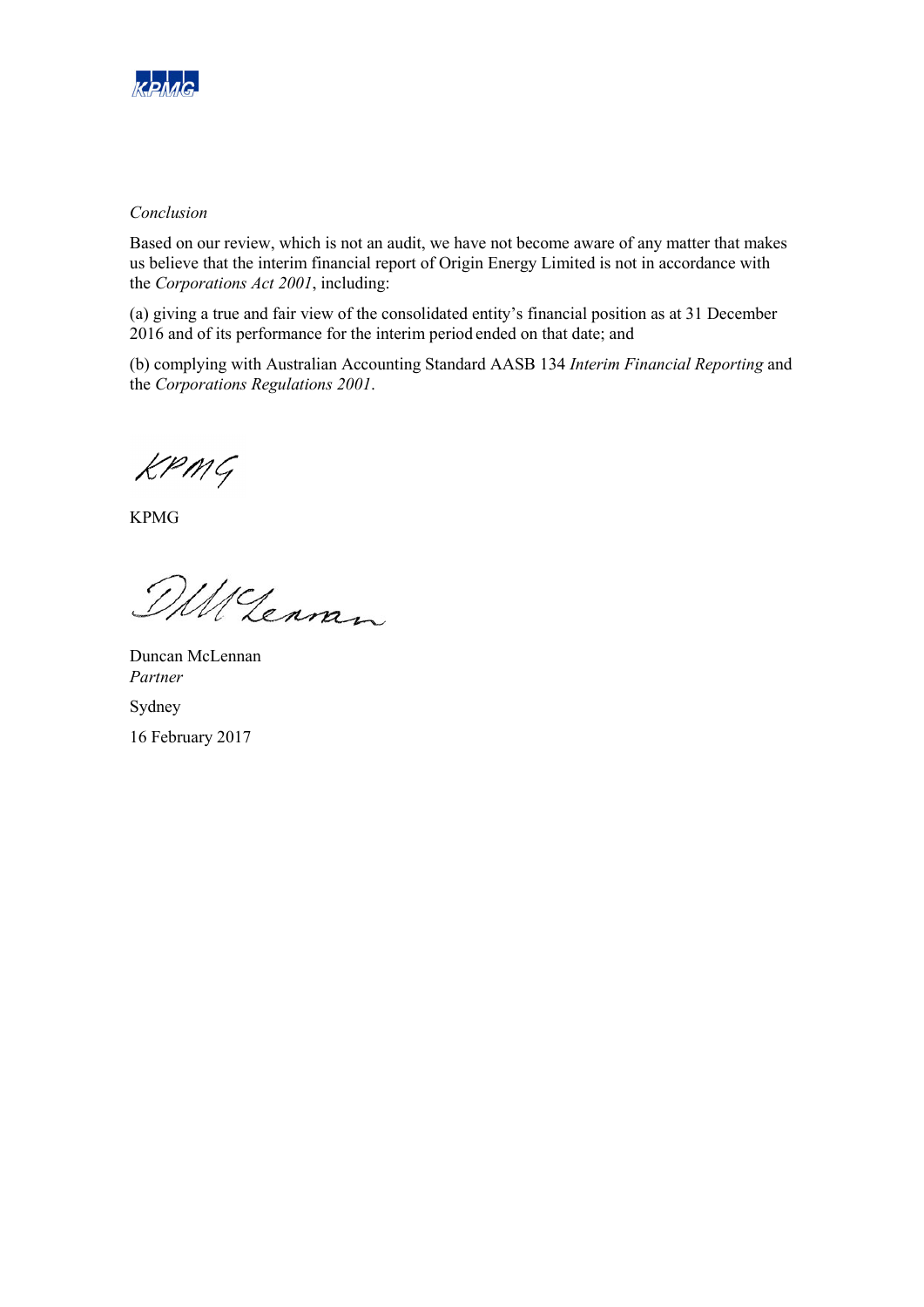# **Directors' Report for the six months ended 31 December 2016**

In accordance with the *Corporations Act 2001*, the Directors of Origin Energy Limited (Company) report on the Company and the consolidated entity Origin Energy Group (Origin), being the Company and its controlled entities, for the half year ended 31 December 2016 ("the period"). The Operating and Financial Review forms part of this Directors' Report.

# **Directors**

The names of the Directors of the Company holding office during the half year ended 31 December 2016 and up until the date of this Report are as follows:

Gordon M Cairns (Chairman) Frank G Calabria (Managing Director & Chief Executive Officer) (appointed 19 October 2016) Grant A King (Managing Director) (retired 19 October 2016) John H Akehurst Maxine N Brenner Bruce W D Morgan Helen M Nugent Scott R Perkins Steven A Sargent

# **Review of Operations**

A review of the operations and results of operations of Origin during the period is set out in the Operating and Financial Review, which is attached and forms part of this Directors' report.

# **Dividend**

The Directors have determined not to pay an interim dividend for the half year ended 31 December 2016.

# **Lead Auditor's Independence Declaration**

The lead auditor's independence declaration made under Section 307C of the *Corporations Act 2001* is attached to and forms part of the Directors' Report for the half year ended 31 December 2016.

# **Rounding**

The Company is of a kind referred to in ASIC Corporations (Rounding in Financial/Directors' Reports) Instrument 2016/191 dated 24 March 2016 and in accordance with that class order, amounts in the financial report and Directors' Report have been rounded off to the nearest million dollars unless otherwise stated.

Signed in accordance with a resolution of the Directors:

 $CovC$ 

Mr Gordon M Cairns Chairman Sydney, 16 February 2017